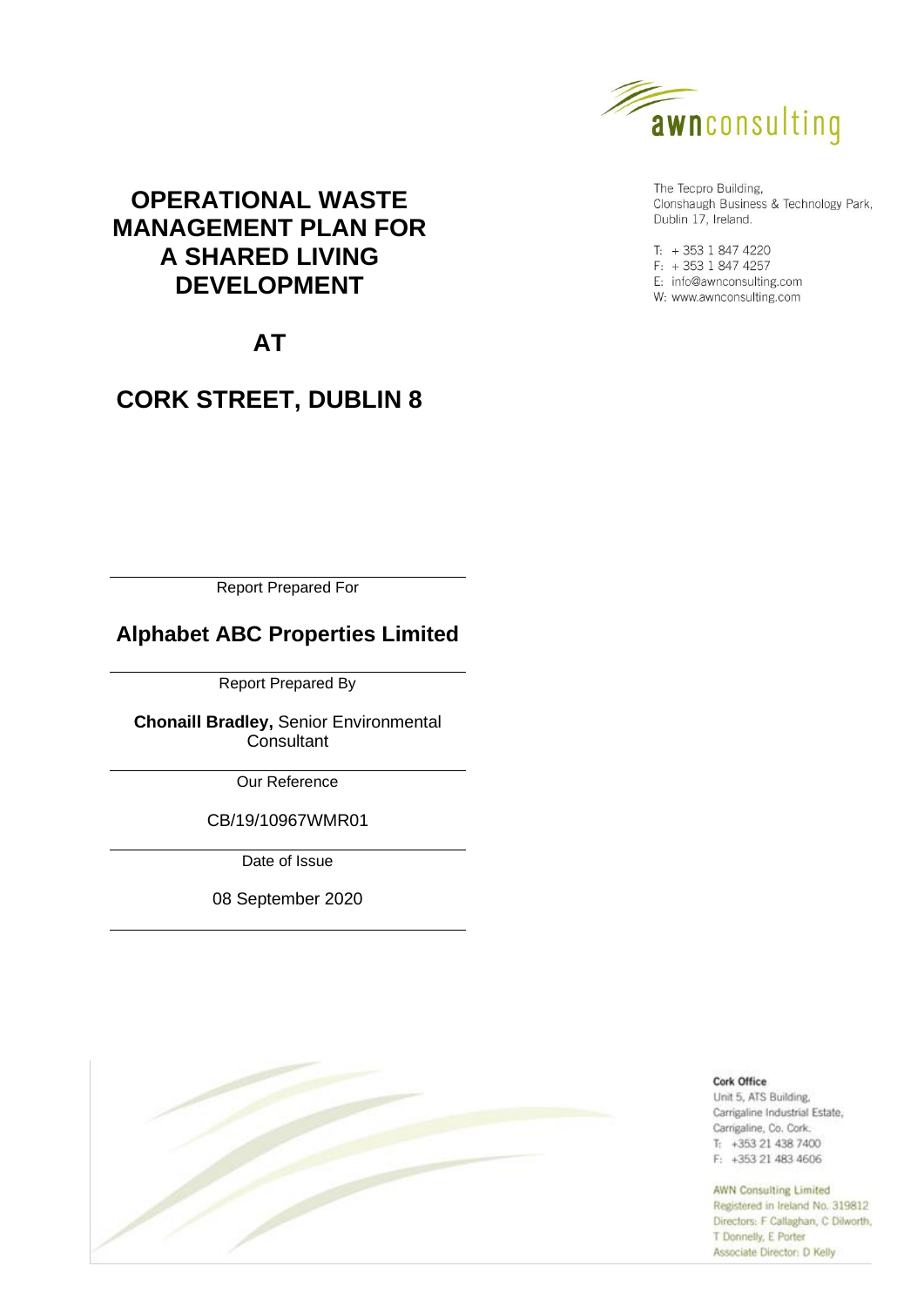# **Document History**

| <b>Document Reference</b> |                      | <b>Original Issue Date</b>              |  |  |
|---------------------------|----------------------|-----------------------------------------|--|--|
| CB/19/10967WMR01          |                      | 08 September 2020                       |  |  |
| <b>Revision Level</b>     | <b>Revision Date</b> | <b>Sections Affected</b><br>Description |  |  |
|                           |                      |                                         |  |  |
|                           |                      |                                         |  |  |
|                           |                      |                                         |  |  |
|                           |                      |                                         |  |  |
|                           |                      |                                         |  |  |
|                           |                      |                                         |  |  |
|                           |                      |                                         |  |  |
|                           |                      |                                         |  |  |
|                           |                      |                                         |  |  |

# **Record of Approval**

| <b>Details</b> | Written by                      | Approved by         |
|----------------|---------------------------------|---------------------|
| Signature      |                                 | Claine Newy         |
| Name           | Chonaill Bradley                | <b>Elaine Neary</b> |
| Title          | Senior Environmental Consultant | Associate           |
| Date           | 08 September 2020               | 08 September 2020   |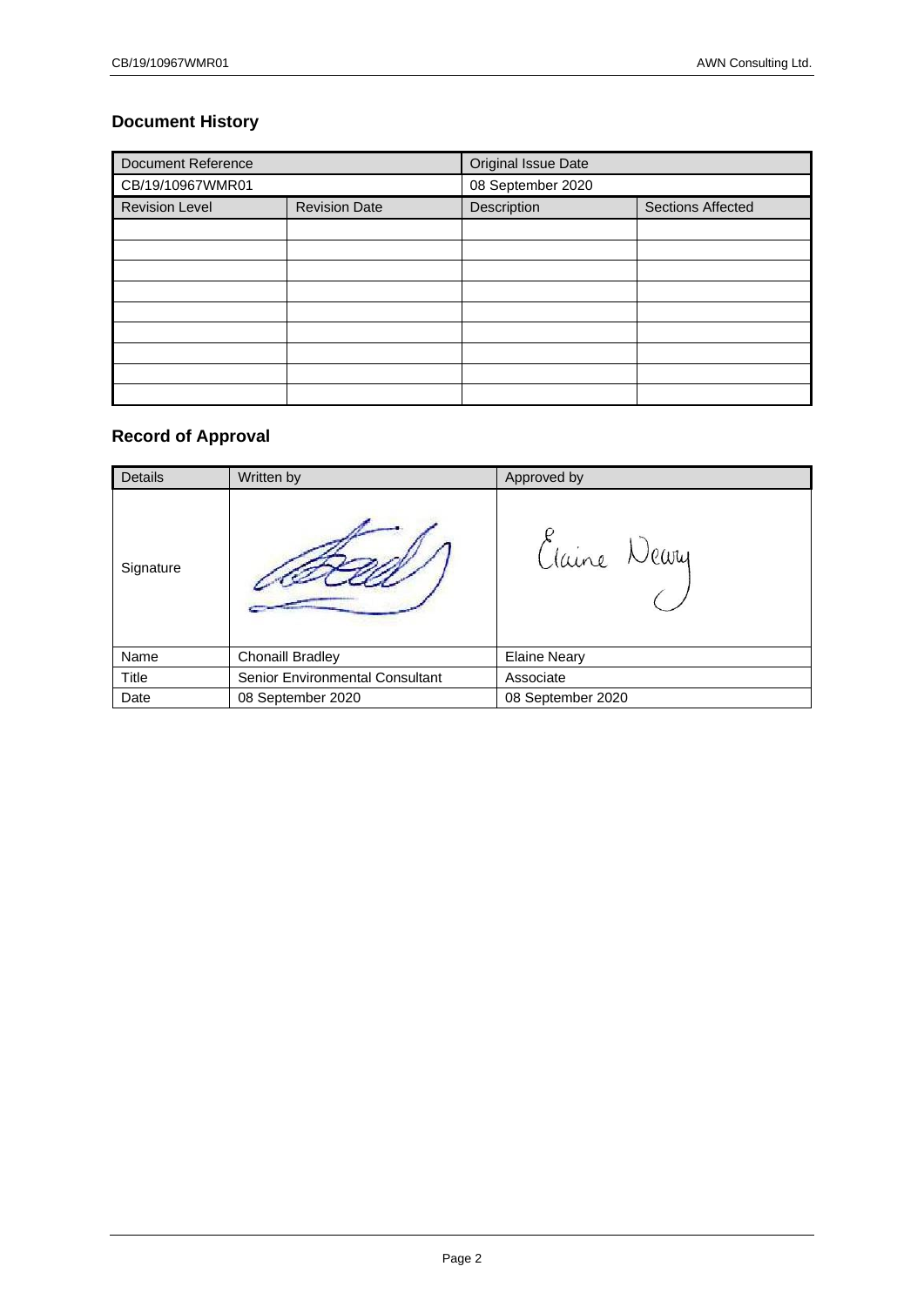|     | <b>CONTENTS</b>                                                   | Page           |
|-----|-------------------------------------------------------------------|----------------|
| 1.0 | <b>INTRODUCTION</b>                                               | 4              |
| 2.0 | OVERVIEW OF WASTEMANAGEMENT IN IRELAND                            |                |
|     | 2.1<br><b>National Level</b>                                      | 4              |
|     | 2.2<br><b>Regional Level</b>                                      | 6              |
|     | Legislative Requirements<br>2.3                                   | $\overline{7}$ |
|     | 2.3.1 Dublin City Council Waste Bye-Laws                          | 8              |
|     | Regional Waste Management Service Providers and Facilities<br>2.4 | 8              |
| 3.0 | DESCRIPTION OF THE PROJECT                                        | 9              |
|     | 3.1<br>Location, Size and Scale of the Development                | 9              |
|     | 3.2<br><b>Typical Waste Categories</b>                            | 9              |
|     | 3.3<br>European Waste Codes                                       | 10             |
| 4.0 | <b>ESTIMATED WASTE ARISINGS</b>                                   | 11             |
| 5.0 | <b>WASTE STORAGE AND COLLECTION</b>                               | 11             |
|     | 5.1<br>Waste Storage - Share Living Units                         | 13             |
|     | 5.1.1 Kitchen/Living/Dining and Common Areas                      | 13             |
|     | <b>Waste Collection</b><br>5.2                                    | 15             |
|     | 5.3<br><b>Additional Waste Materials</b>                          | 16             |
|     | 5.4<br>Waste Storage Area Design                                  | 17             |
| 6.0 | <b>CONCLUSIONS</b>                                                | 18             |
| 7.0 | <b>REFERENCES</b>                                                 |                |

#### Page 3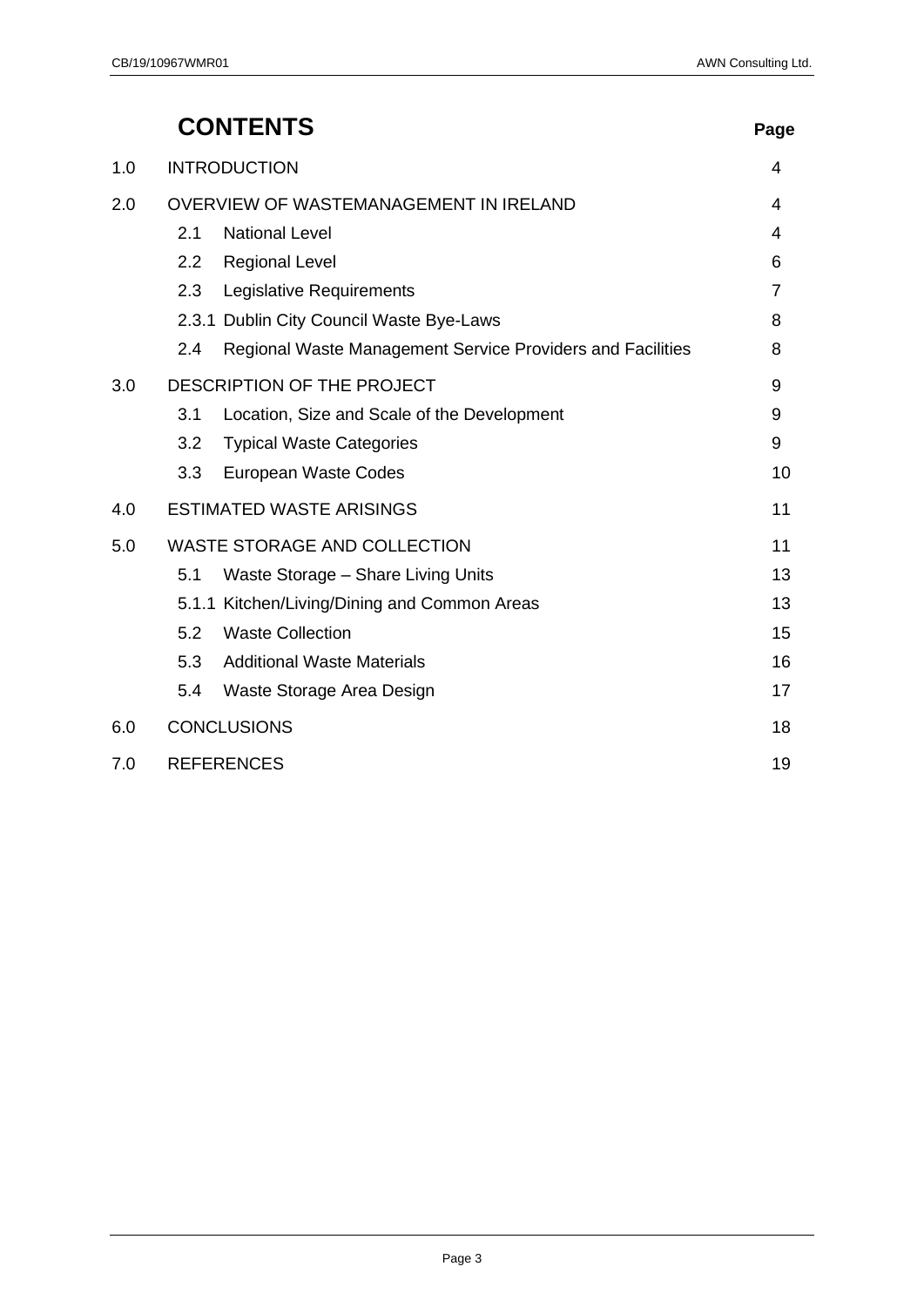# <span id="page-3-0"></span>**1.0 INTRODUCTION**

AWN Consulting Ltd. (AWN) has prepared this Operational Waste Management Plan (OWMP) on behalf of Alphabet ABC Properties Limited, for a proposed shared living development on a site know as The Old Glass Factory at the rear of Nos. 113, 114 and 115 Cork Street; No. 118 Cork Street (D08 E7PD) and lands to the rear of No. 118 Cork Street (D08 DR0K); No. 119 Cork Street (D08 EK44), No. 120 Cork Street (D08 X763), No. 121 Cork Street (D08 VH36) and No. 122 Cork Street (D08 K52Y), all with adjoining lands to the rear; and No. 56 John Street South (D08 KA99) and the adjacent laneway, Dublin 8. The proposed development will be comprised of shared living units, café unit, communal kitchens, amenity space, roof garden and landscaping.

This OWMP has been prepared to ensure that the management of waste during the operational phase of the proposed development is undertaken in accordance with the current legal and industry standards including, the *Waste Management Act 1996 –* 2011 as amended and associated Regulations<sup>1</sup>, Protection of the Environment Act *2003* as amended <sup>2</sup> , *Litter Pollution Act 2003* as amended <sup>3</sup> , the *'Eastern-Midlands Region (EMR) Waste Management Plan 2015 – 2021*' *<sup>4</sup>* and the Dublin City Council (DCC*)* '*Dublin City Council (Storage, Presentation and Segregation of Household and Commercial Waste) Bye-Laws' (2018) <sup>5</sup> .* In particular, this OWMP aims to provide a robust strategy for storing, handling, collection and transport of the wastes generated at site.

This OWMP aims to ensure maximum recycling, reuse and recovery of waste with diversion from landfill, wherever possible. The OWMP also seeks to provide guidance on the appropriate collection and transport of waste to prevent issues associated with litter or more serious environmental pollution (e.g. contamination of soil or water resources). The plan estimates the type and quantity of waste to be generated from the proposed development during the operational phase and provides a strategy for managing the different waste streams.

At present, there are no specific guidelines in Ireland for the preparation of OWMPs. Therefore, in preparing this document, consideration has been given to the requirements of national and regional waste policy, legislation and other guidelines.

#### <span id="page-3-1"></span>**2.0 OVERVIEW OF WASTEMANAGEMENT IN IRELAND**

#### <span id="page-3-2"></span>**2.1 National Level**

The Government issued a policy statement in September 1998 titled as *'Changing Our Ways'* <sup>6</sup> which identified objectives for the prevention, minimisation, reuse, recycling, recovery and disposal of waste in Ireland. A heavy emphasis was placed on reducing reliance on landfill and finding alternative methods for managing waste. Amongst other things, Changing Our Ways stated a target of at least 35% recycling of municipal (i.e. household, commercial and non-process industrial) waste.

A further policy document *'Preventing and Recycling Waste – Delivering Change'* was published in 2002<sup>7</sup>. This document proposed a number of programmes to increase recycling of waste and allow diversion from landfill. The need for waste minimisation at source was considered a priority.

This view was also supported by a review of sustainable development policy in Ireland and achievements to date, which was conducted in 2002, entitled *'Making Irelands Development Sustainable – Review, Assessment and Future Action'* <sup>8</sup> . This document also stressed the need to break the link between economic growth and waste generation, again through waste minimisation and reuse of discarded material.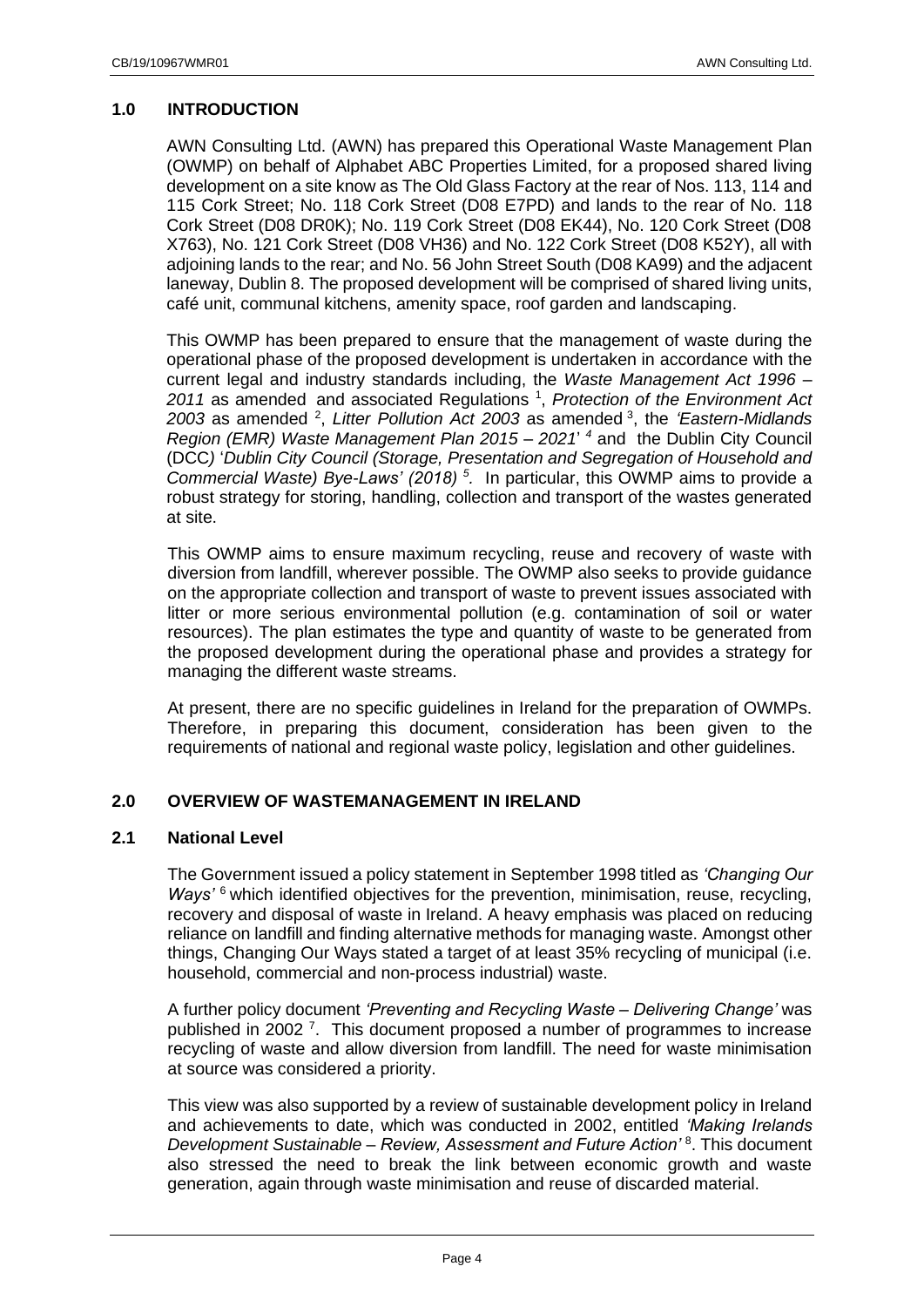In order to establish the progress of the Government policy document *Changing Our Ways*, a review document was published in April 2004 entitled *'Taking Stock and*  Moving Forward<sup>' 9</sup>. Covering the period 1998 – 2003, the aim of this document was to assess progress to date with regard to waste management in Ireland, to consider developments since the policy framework and the local authority waste management plans were put in place, and to identify measures that could be undertaken to further support progress towards the objectives outlined in *Changing Our Ways*.

In particular, *Taking Stock and Moving Forward* noted a significant increase in the amount of waste being brought to local authority landfills. The report noted that one of the significant challenges in the coming years was the extension of the dry recyclable collection services.

The most recent policy document was published in July 2012 titled *'A Resource Opportunity' 10 .* The policy document stresses the environmental and economic benefits of better waste management, particularly in relation to waste prevention. The document sets out a number of actions, including the following:

- A move away from landfill and replacement through prevention, reuse, recycling and recovery.
- A Brown Bin roll-out diverting 'organic waste' towards more productive uses.
- Introducing a new regulatory regime for the existing side-by-side competition model within the household waste collection market.
- New Service Standards to ensure that consumers receive higher customer service standards from their operator.
- Placing responsibility on householders to prove they use an authorised waste collection service.
- The establishment of a team of Waste Enforcement Officers for cases relating to serious criminal activity will be prioritised.
- Reducing red tape for industry to identify and reduce any unnecessary administrative burdens on the waste management industry.
- A review of the producer responsibility model will be initiated to assess and evaluate the operation of the model in Ireland.
- Significant reduction of Waste Management Planning Regions from ten to three.

While *A Resource Opportunity* covers the period to 2020, it is subject to a mid-term review in 2016 to ensure that the measures are set out properly and to provide an opportunity for additional measures to be adopted in the event of inadequate performance. In early 2016, the Department of the Environment, Community and Local Government invited comments from interested parties on the discussion paper 'Exporting a Resource Opportunity'. While the EPA have issued a response to the consultation, an updated policy document has not yet been published.

Since 1998, the Environmental Protection Agency (EPA) has produced periodic *'National Waste (Database) Reports'* <sup>11</sup> detailing among other things estimates for household and commercial (municipal) waste generation in Ireland and the level of recycling, recovery and disposal of these materials. The 2016 National Waste Statistics, which is the most recent study published, reported the following key statistics for 2016:

- **Generated –** Ireland produced 2,763,166 t of municipal waste in 2016, this is a six percent increase since 2014. This means that each person living in Ireland generated 580kg of municipal waste in 2016
- **Managed –** Waste collected and treated by the waste industry. In 2016, a total of 2,718,298 t of municipal waste was managed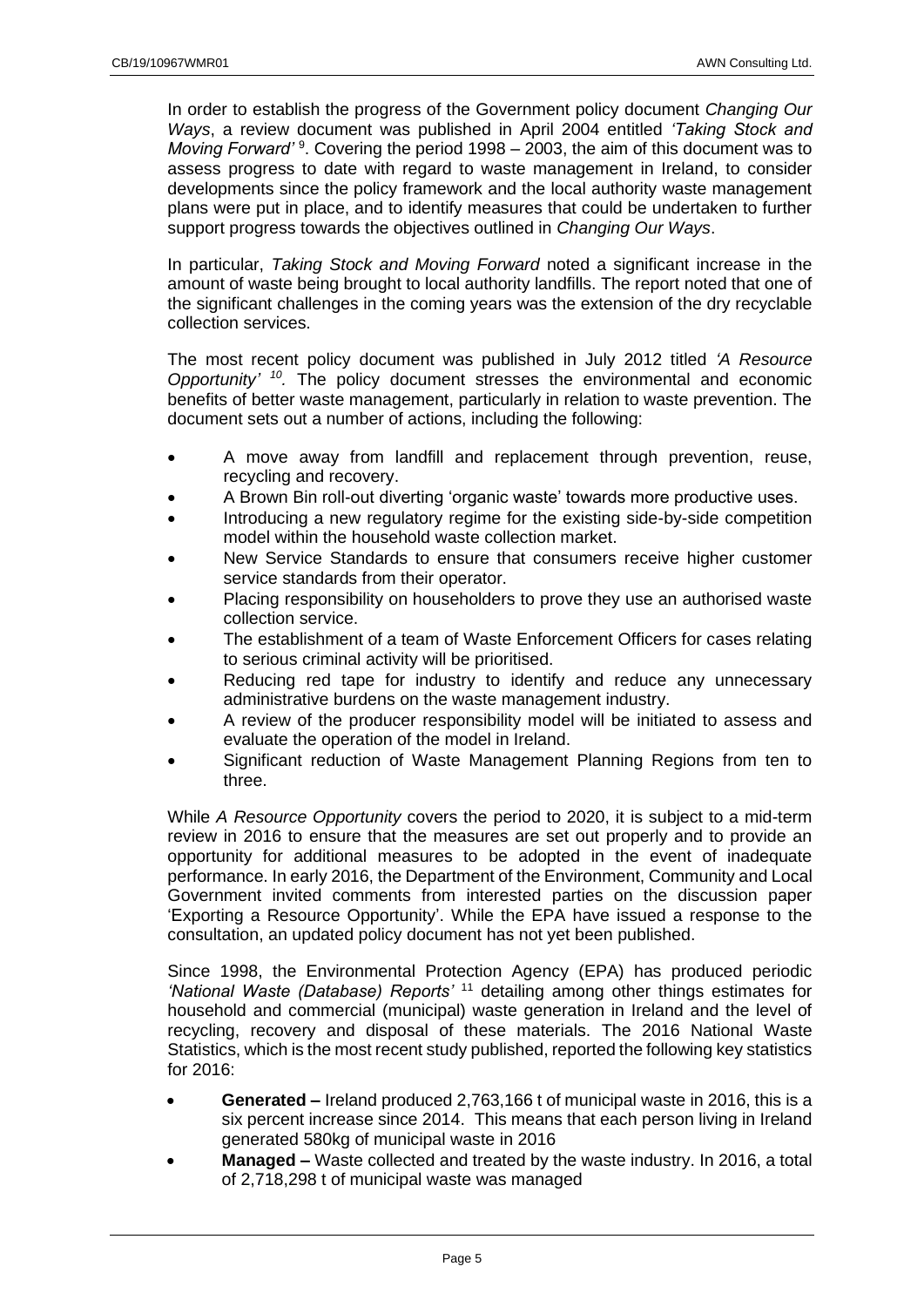- **Unmanaged –**Waste that is not collected or brought to a waste facility and is therefore likely to cause pollution in the environment because it is burned, buried or dumped. The EPA estimates that 44,868 t was unmanaged in 2016
- **Recovered –** the amount of waste recycled, used as a fuel in incinerators, or used to cover landfilled waste. In 2016, almost three quarters (74%) of municipal waste was recovered, this is a decrease from 79% in 2014
- **Recycled –** the waste broken down and used to make new items. Recycling also includes the breakdown of food and garden waste to make compost. The recycling rate in 2016 was 41%, the same as 2014
- **Disposed –** the waste landfilled or burned in incinerators without energy recovery. Just over a quarter (26%) of municipal waste was landfilled in 2016.

# <span id="page-5-0"></span>**2.2 Regional Level**

The proposed development is located in the Local Authority area of Dublin City Council (DCC).

The *EMR Waste Management Plan 2015 – 2021* is the regional waste management plan for the DCC area which was published in May 2015.

The regional plan sets out the following strategic targets for waste management in the region that are relevant to the proposed development:

- Achieve a recycling rate of 50% of managed municipal waste by 2020; and
- Reduce to 0% the direct disposal of unprocessed residual municipal waste to landfill (from 2016 onwards) in favour of higher value pre-treatment processes and indigenous recovery practices.

Municipal landfill charges in Ireland are based on the weight of waste disposed. In the Leinster Region, charges are approximately €130-150 per tonne of waste which includes a €75 per tonne landfill levy introduced under the *Waste Management (Landfill Levy) (Amendment) Regulations 2013.*

The *Dublin City Development Plan 2016 – 2022* <sup>12</sup> sets out a number of policies and objectives for Dublin City in line with the objectives of the regional waste management plan. The plan identifies a need to further reduce the role of landfilling in favour of higher value recovery options.

Waste policies and objectives with a particular relevance to this development are:

Policies:

- *SI19: To support the principles of good waste management and the implementation of best international practice in relation to waste management in order for Dublin city and the region to become self-reliant in terms of waste management.*
- *SI20: To prevent and minimise waste and to encourage and support material sorting and recycling.*
- *SI21: To minimise the amount of waste which cannot be prevented and ensure it is managed and treated without causing environmental pollution.*
- *SI22: To ensure that effect is given as far as possible to the "polluter pays" principle.*

Objectives:

- *SIO16: To require the provision of adequately-sized-recycling facilities in new commercial and large scale residential developments, where appropriate.*
- *SIO18: To implement the current Litter Management Plan through enforcement of the litter laws, street cleaning and education and awareness campaigns.*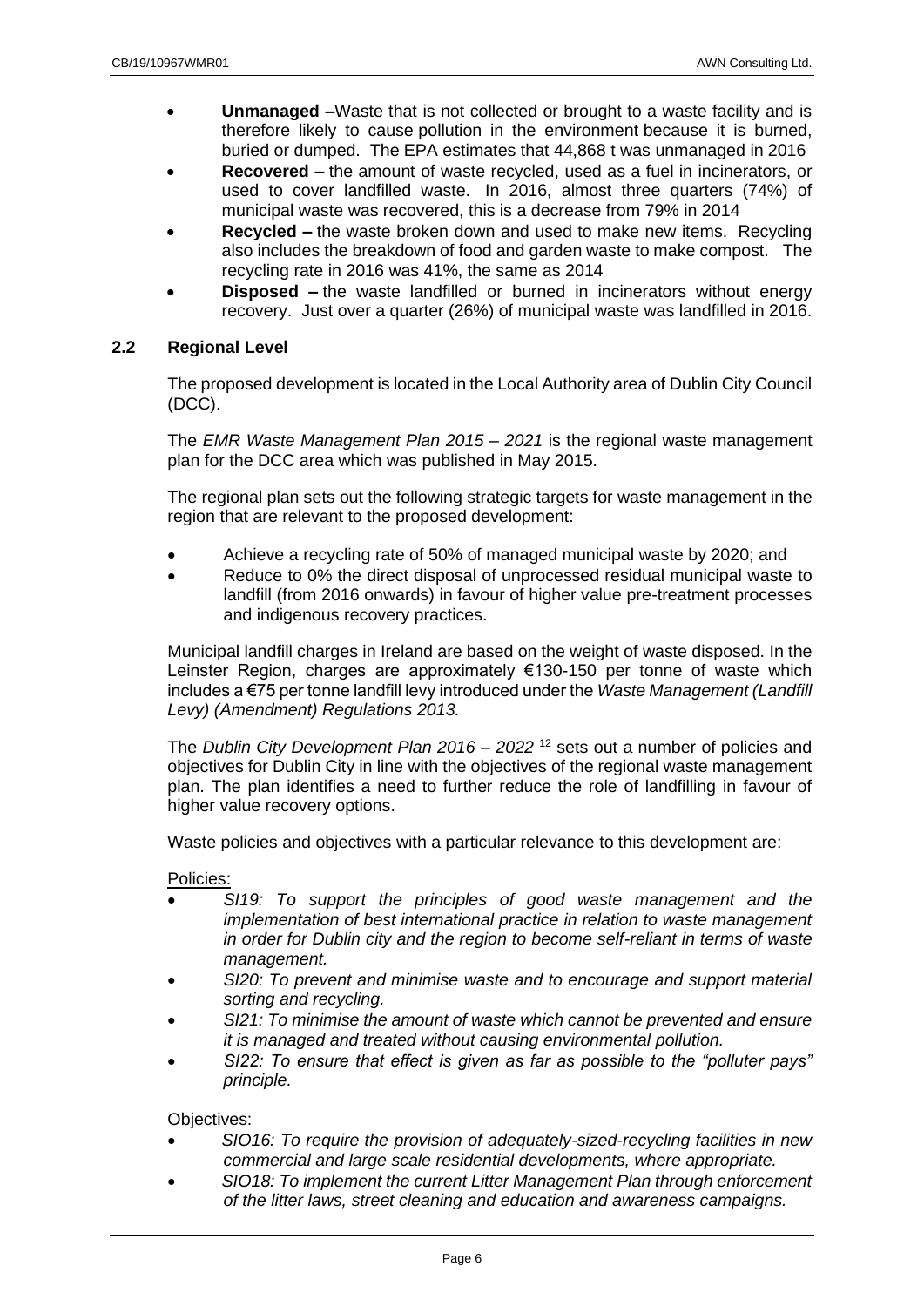• *SIO19: To implement the Eastern-Midlands Waste Management Plan 2015 - 2021 and achieve the plan targets and objectives.*

# <span id="page-6-0"></span>**2.3 Legislative Requirements**

The primary legislative instruments that govern waste management in Ireland and applicable to the project are:

- Waste Management Act 1996 (No. 10 of 1996) as amended 2001 (No. 36 of 2001), 2003 (No. 27 of 2003) and 2011 (No 20 of 2011). Sub-ordinate and associated legislation includes:
	- o European Communities (Waste Directive) Regulations 2011 (S.I. No. 126 of 2011) as amended
	- o Waste Management (Collection Permit) Regulations 2007 (S.I. No. 820 of 2007) as amended
	- o Waste Management (Facility Permit and Registration) Regulation 2007 (S.I No. 821 of 2007) as amended
	- o Waste Management (Licensing) Regulations 2000 (S.I No. 185 of 2000) as amended
	- o European Union (Packaging) Regulations 2014 (S.I. No. 282 of 2014) as amended.
	- o Waste Management (Planning) Regulations 1997 (S.I. No. 137 of 1997) as amended
	- o Waste Management (Landfill Levy) Regulations 2015 (S.I. No. 189 of 2015)
	- o European Communities (Waste Electrical and Electronic Equipment) Regulations 2014 (S.I. No. 149 of 2014)
	- o Waste Management (Batteries and Accumulators) Regulations 2014 (S.I. No. 283 of 2014) as amended
	- o Waste Management (Food Waste) Regulations 2009 (S.I. No. 508 of 2009) as amended
	- o European Union (Household Food Waste and Bio-waste) Regulations 2015 (S.I. No. 430 of 2015)
	- o Waste Management (Hazardous Waste) Regulations 1998 (S.I. No. 163 of 1998) as amended
	- o Waste Management (Shipments of Waste) Regulations 2007 (S.I. No. 419 of 2007) as amended
	- o *European Communities (Transfrontier Shipment of Waste) Regulations 1994 (SI 121 of 1994)*
	- o European Union (Properties of Waste Which Render it Hazardous) Regulations 2015 (S.I. No. 233 of 2015) as amended
- Environmental Protection Act 1992 (S.I. No. 7 of 1992) as amended;
- Litter Pollution Act 1997 (Act No. 12 of 1997) as amended and
- Planning and Development Act 2000 (S.I. No. 30 of 2000) as amended <sup>13</sup>

These Acts and subordinate Regulations enable the transposition of relevant European Union Policy and Directives into Irish law.

One of the guiding principles of European waste legislation, which has in turn been incorporated into the *Waste Management Act 1996 - 2011* and subsequent Irish legislation, is the principle of *"Duty of Care"*. This implies that the waste producer is responsible for waste from the time it is generated through until its legal disposal (including its method of disposal.) As it is not practical in most cases for the waste producer to physically transfer all waste from where it is produced to the final disposal area, waste contractors will be employed to physically transport waste to the final waste disposal site.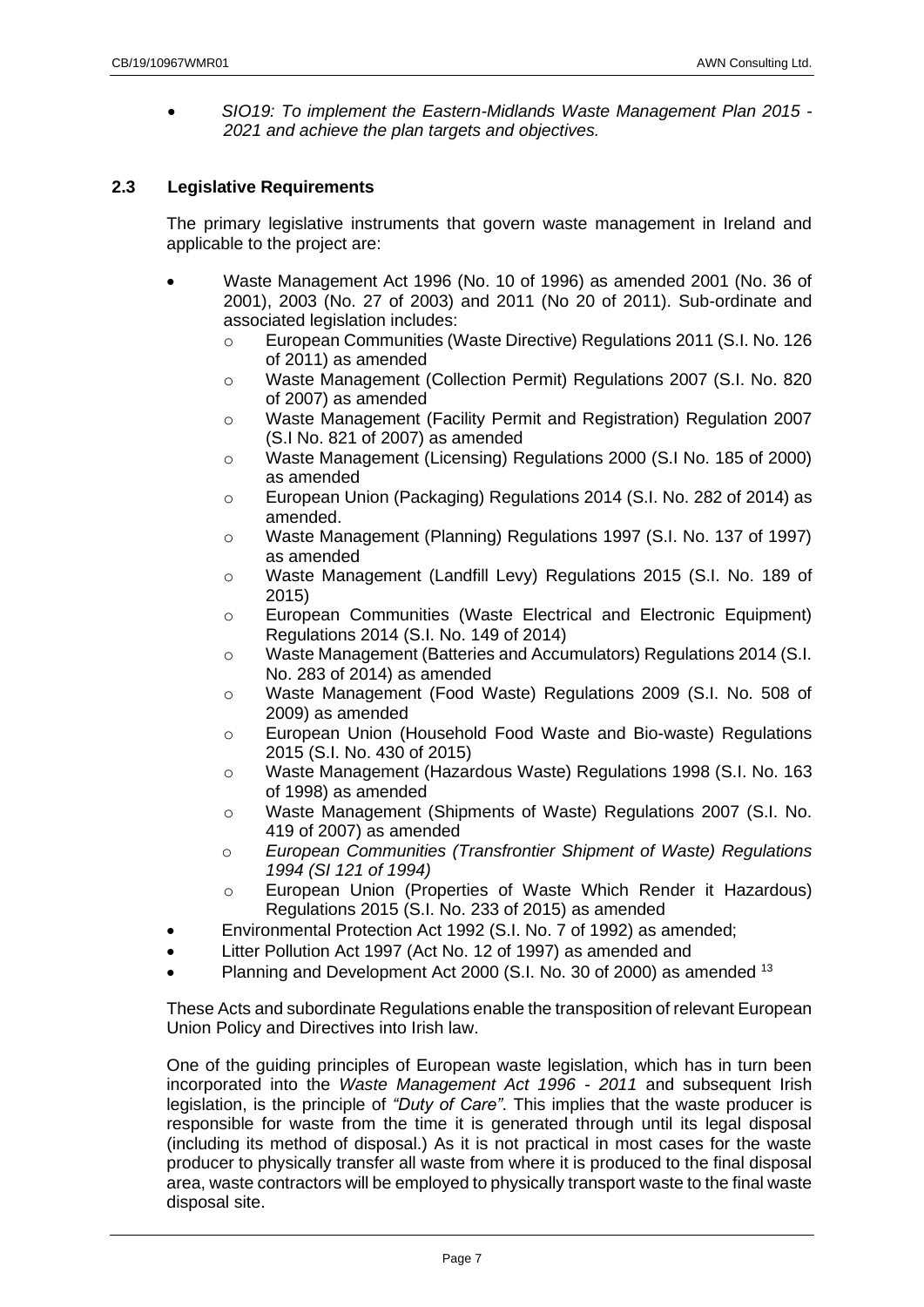It is therefore imperative that the residents and proposed building management company undertake on-site management of waste in accordance with all legal requirements and employ suitably permitted/licenced contractors to undertake off-site management of their waste in accordance with all legal requirements. This includes<br>the requirement that a waste contactor handle, transport and the requirement that a waste contactor handle, transport and reuse/recover/recycle/dispose of waste in a manner that ensures that no adverse environmental impacts occur as a result of any of these activities.

A collection permit to transport waste must be held by each waste contractor which is issued by the National Waste Collection Permit Office (NWCPO). Waste receiving facilities must also be appropriately permitted or licensed. Operators of such facilities cannot receive any waste, unless in possession of a Certificate of Registration (COR) or waste permit granted by the relevant Local Authority under the *Waste Management (Facility Permit & Registration) Regulations 2007* as amended or a waste or IE (Industrial Emissions Directive) licence granted by the EPA. The COR/permit/licence held will specify the type and quantity of waste able to be received, stored, sorted, recycled, recovered and/or disposed of at the specified site.

# <span id="page-7-0"></span>2.3.1 Dublin City Council Waste Bye-Laws

*The DCC "Dublin City Council (Storage, Presentation and Segregation of Household and Commercial Waste) Bye-Laws (2018)"* came into force in May 2019. These byelaws repeal the previous '*Bye-Laws for the Storage, Presentation and Collection of Household and Commercial'*. The bye-laws set a number of enforceable requirements on waste holders with regard to storage, separation and presentation of waste within the DCC functional area. Key requirements under these bye-laws of relevance to the proposed development include the following.

- Kerbside waste presented for collection shall not be presented for collection earlier than 5.00 pm on the day immediately preceding the designated waste collection day;
- In the Central Commercial District, the prescribed time for kerbside waste to be presented shall be not before 5.00 pm on the designated waste collection day;
- All containers used for the presentation of kerbside waste and any uncollected waste shall be removed from any roadway, footway, footpath or any other public place no later than 10:00am on the day following the designated waste collection day, unless an alternative arrangement has been approved in accordance with bye-law 2.3;
- Documentation, including receipts, is obtained and retained for a period of no less than one year to provide proof that any waste removed from the premises has been managed in a manner that conforms to these bye-laws, to the Waste Management Act and, where such legislation is applicable to that person, to the European Union (Household Food Waste and Bio-Waste) Regulations 2015; and
- Adequate access and egress onto and from the premises by waste collection vehicles is maintained.

The full text of the Waste bye-Laws is available from the DCC website.

# <span id="page-7-1"></span>**2.4 Regional Waste Management Service Providers and Facilities**

Various contractors offer waste collection services for the residential and commercial sectors in the DCC region. Details of waste collection permits (granted, pending and withdrawn) for the region are available from the NWCPO.

As outlined in the regional waste management plan, there is a decreasing number of landfills available in the region. Only three municipal solid waste landfills remain operational and are all operated by the private sector. There are a number of other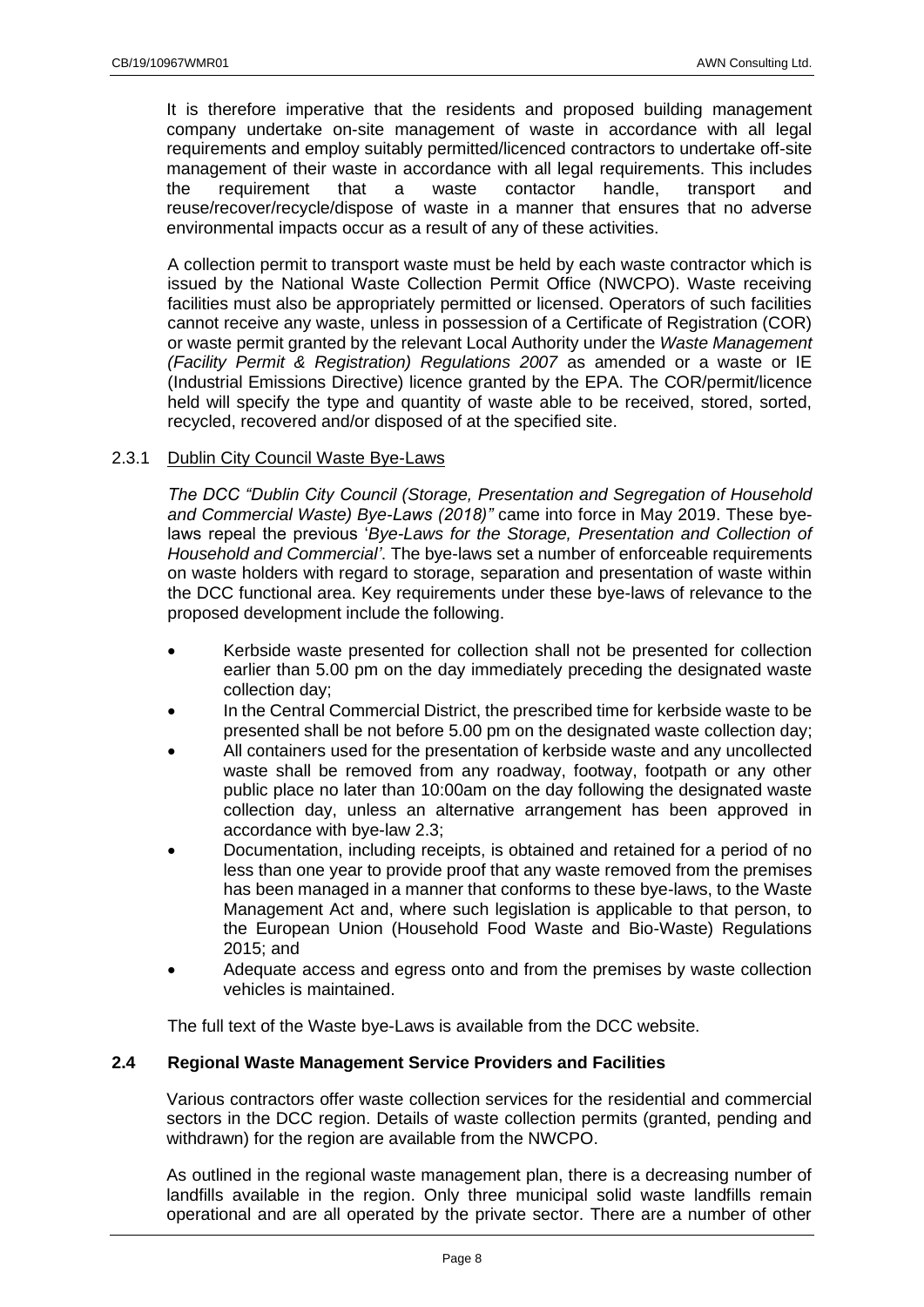licensed and permitted facilities in operation in the region including waste transfer stations, hazardous waste facilities and integrated waste management facilities. There are two existing thermal treatment facilities, one in Duleek, Co. Meath and a second facility in Poolbeg in Dublin.

The closest civic amenity site to the development is located c. 2.32 km to the southwest, at Windmill Road.

A copy of all CORs and waste permits issued by the Local Authorities are available from the NWCPO website and all waste/IE licenses issued are available from the EPA.

# <span id="page-8-0"></span>**3.0 DESCRIPTION OF THE PROJECT**

# <span id="page-8-1"></span>**3.1 Location, Size and Scale of the Development**

The development will principally consist of: the demolition of all existing buildings on the subject site (2,243 sq m) and the construction of a part 4 No. to part 7 No. storey over basement Build-to-Rent Shared Living Residential Development with 397 No. bedspaces (comprised of 377 No. single occupancy rooms, 8 No. single occupancy accessible rooms and 6 No. double occupancy rooms) with circulation cores.

The development also consists of the provision of a café (156 sq m)at ground floor level; communal kitchen/living/dining rooms at each floor level to serve the residents; communal residential amenity space at ground floor level including the provision of a reception/shared communal area, a communal lounge/social room, a multipurpose room, a private function room, a cinema and yoga space, a gymnasium, a library and workspaces; resident support facilities including a laundry, a concierge/ post room, accessible toilets at ground floor level, a staff room and a bin store; landscaped amenity gardens; an external balcony/terrace facing south at first to fourth floor levels (15 sq m per level) accessed from the communal living/kitchen/dining rooms; a roof garden facing north, south and west (144 sq m) and a balcony/terrace facing south (15 sq m) at fifth floor level and a balcony/terrace at sixth floor level facing south (30 sq m) accessed from the communal living/kitchen/dining room.

The development also proposes a pedestrian connection between Cork Street and John Street South; 1 No. accessible car parking space and 2 No. motorcycle parking spaces at basement level; bicycle parking; signage; an ESB substation and switchroom; boundary treatments; green roofs; PV panels; hard and soft landscaping; plant; lighting; and all other associated site works above and below ground.

# <span id="page-8-2"></span>**3.2 Typical Waste Categories**

The typical non-hazardous and hazardous wastes that will be generated at the proposed development will include the following:

- Dry Mixed Recyclables (DMR) includes waste paper (including newspapers, magazines, brochures, catalogues, leaflets), cardboard and plastic packaging, metal cans, plastic bottles, aluminium cans, tins and Tetra Pak cartons;
- Organic waste food waste and green waste generated from internal plants/flowers;
- Glass; and
- Mixed Non-Recyclable (MNR)/General Waste.

In addition to the typical waste materials that will be generated at the development on a daily basis, there will be some additional waste types generated in small quantities which will need to be managed separately including: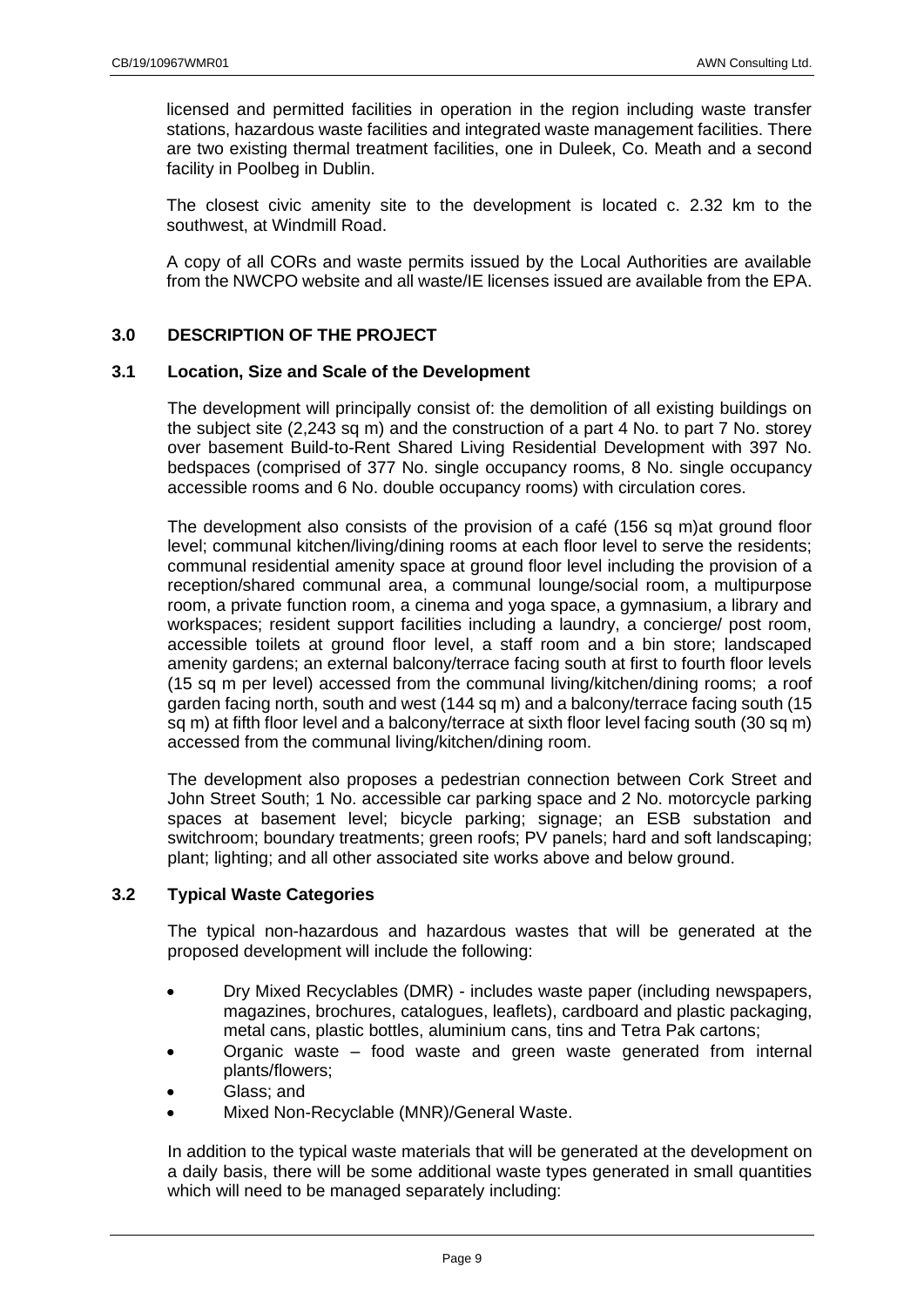- Green/garden waste may be generated from internal plants or external landscaping;
- Batteries (both hazardous and non-hazardous);
- Waste electrical and electronic equipment (WEEE) (both hazardous and nonhazardous);
- Printer cartridges/toners;
- Chemicals (paints, adhesives, resins, detergents, etc.) ;
- Lightbulbs:
- Textiles (rags):
- Waste cooking oil (if any generated by the residents or commercial tenants);
- Furniture (and from time to time other bulky wastes); and
- Abandoned bicycles.

Wastes should be segregated into the above waste types to ensure compliance with waste legislation and guidance while maximising the re-use, recycling and recovery of waste with diversion from landfill wherever possible.

# <span id="page-9-0"></span>**3.3 European Waste Codes**

In 1994, the *European Waste Catalogue <sup>14</sup>* and *Hazardous Waste List <sup>15</sup>* were published by the European Commission. In 2002, the EPA published a document titled the *European Waste Catalogue and Hazardous Waste List <sup>16</sup>* , which was a condensed version of the original two documents and their subsequent amendments. This document has recently been replaced by the EPA '*Waste Classification – List of Waste & Determining if Waste is Hazardous or Non-Hazardous' <sup>17</sup>* which became valid from the 1st June 2015. This waste classification system applies across the EU and is the basis for all national and international waste reporting, such as those associated with waste collection permits, COR's, permits and licences and EPA National Waste Database.

Under the classification system, different types of wastes are fully defined by a code. The List of Waste (LoW) code (also referred to as European Waste Code or EWC) for typical waste materials expected to be generated during the operation of the proposed development are provided in Table 3.1 below.

| <b>Waste Material</b>                                                    | LoW/EWC Code               |  |
|--------------------------------------------------------------------------|----------------------------|--|
| Paper and Cardboard                                                      | 20 01 01                   |  |
| <b>Plastics</b>                                                          | 20 01 39                   |  |
| Metals                                                                   | 20 01 40                   |  |
| Mixed Non-Recyclable Waste                                               | 20 03 01                   |  |
| Glass                                                                    | 20 01 02                   |  |
| Biodegradable Kitchen Waste                                              | 20 01 08                   |  |
| Oils and Fats                                                            | 20 01 25                   |  |
| Textiles                                                                 | 20 01 11                   |  |
| Batteries and Accumulators*                                              | 20 01 33* - 34             |  |
| Printer Toner/Cartridges*                                                | 20 01 27* - 28             |  |
| Green Waste                                                              | 20 02 01                   |  |
| WEEE*                                                                    | 20 01 35*-36               |  |
| Chemicals (solvents, pesticides, paints & adhesives, detergents, etc.) * | 20 01 13*/19*/27*/28/29*30 |  |
| Fluorescent tubes and other mercury containing waste*                    | 20 01 21*                  |  |
| <b>Bulky Wastes</b>                                                      | 20 03 07                   |  |

*\* Individual waste type may contain hazardous materials*

*Table 3.1* Typical Waste Types Generated and LoW Codes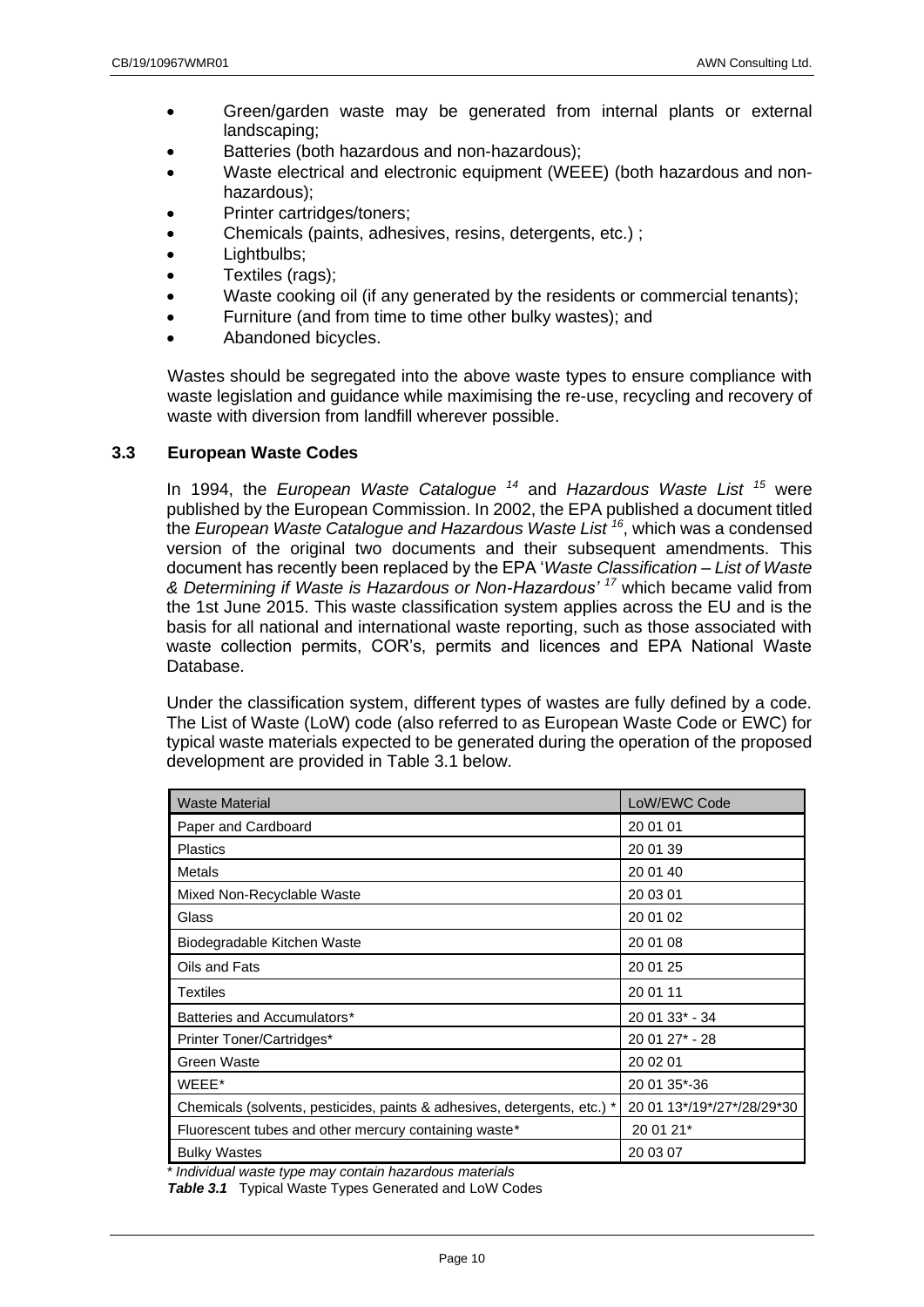# <span id="page-10-0"></span>**4.0 ESTIMATED WASTE ARISINGS**

A waste generation model (WGM) developed by AWN, has been used to predict waste types, weights and volumes arising from operations within the proposed development. The WGM incorporates building area and use and combines these with other data including Irish and US EPA waste generation rates.

The estimated quantum/volume of waste that will be generated from the shared living development has been determined based on the predicted occupancy of the units, while the waste estimates for the café units are based on floor area and usage.

The total estimated waste generation for the development for the main waste types is presented in Table 4.1 below and is based on the uses and areas as advised by the project Architects (John Fleming Architects) September 2020.

The estimated waste generation for the development for the main waste types is presented in Table 4.1.

|                      | Waste Volume (m <sup>3</sup> /week) |           |  |
|----------------------|-------------------------------------|-----------|--|
| Waste type           | <b>Shared Living</b>                | Café Unit |  |
| <b>Organic Waste</b> | 1.55                                | 0.15      |  |
| <b>DMR</b>           | 14.98                               | 0.36      |  |
| Glass                | 1.27                                | 0.01      |  |
| <b>MNR</b>           | 8.71                                | 0.47      |  |
| Total                | 26.52                               | 0.99      |  |

*Table 4.1* Estimated waste generation for the proposed development for the main waste types

The BS5906:2005 Waste Management in Buildings  $-$  Code of Practice  $18$  was considered in the estimations of the waste arising. It has been assumed that the shared living units will generate similar waste volumes over a seven-day period. The estimated waste quantities for the residents include for the waste generated in the community facilities and areas on a weekly basis.

# <span id="page-10-1"></span>**5.0 WASTE STORAGE AND COLLECTION**

This section provides information on how waste generated within the development will be stored and how the waste will be collected from the development. This has been prepared with due consideration of the proposed site layout as well as best practice standards, local and national waste management requirements including those of DCC. In particular, consideration has been given to the following documents:

- BS 5906:2005 Waste Management in Buildings Code of Practice;
- EMR Waste Management Plan 2015 2021;
- Dublin City Council Development Plan 2016 2022 (Appendix 10);
- DCC Dublin City Council (Storage, Presentation and Segregation of Household and Commercial Waste) Bye-Laws (2018); *and*
- DoEHLG, Sustainable Urban Housing: Design Standards for New Apartments, Guidelines for Planning Authorities (2018)<sup>19</sup>.

A communal Waste Storage Area (WSA) has been allocated within the development design to accommodate waste arising from the shared living residents. The WSA is located on the eastern side of the building, on ground floor level. All residents will have access to the WSA, but it is envisaged that they will empty their waste into the Area Waste Stations (AWS) located on each floor and will only require access to the WSA, to dispose of Waste Electrical and Electronic Equipment (WEEE), lightbulbs and waste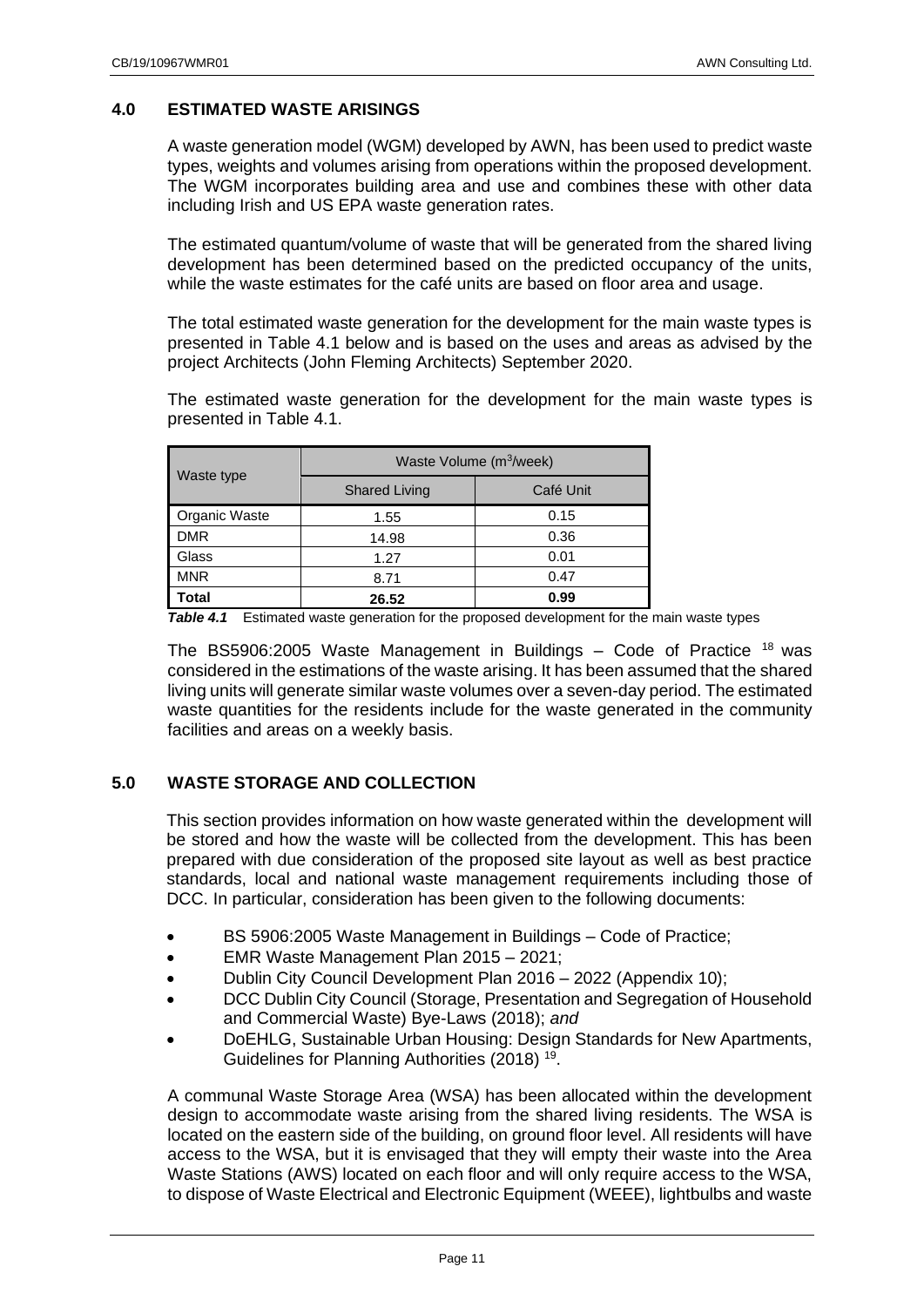cooking oil. The WSA location can viewed on the drawings submitted with the application.

The café unit will have its own separate bins stored in the same waste storage area as the residents. These bins will be locked to avoid cross contamination with the residential waste.

Using the estimated waste generation volumes in Table 4.1, the waste receptacle requirements for MNR, DMR, organic waste and glass have been established for the for the development and can be viewed in table 5.1 below.

|                                | <b>Bins Required</b> |            |          |                 |                                           |
|--------------------------------|----------------------|------------|----------|-----------------|-------------------------------------------|
| Area/Use                       | MNR <sup>*</sup>     | $DMR**$    | Organic  | Glass           | WEEE,<br>Lightbulbs,<br>Cooking Oil       |
| Shared Living<br>Accommodation | 8 x 1100L            | 14 x 1100L | 7 x 240L | 4 x 240L        | Roll Cage &<br><b>Bunded</b><br>Container |
| Café Unit                      | 2 x 240L             | 2 x 240L   | 1 x 120L | $1 \times 120L$ |                                           |

*Note: \* = Mixed Non-Recyclables*

*\*\* = Dry Mixed Recyclables*

*Table 5.1 Waste storage requirements for the proposed development*

The waste receptacle requirements have been established from distribution of the total weekly waste generation estimate into the holding capacity of each receptacle type.

Waste storage receptacles as per Table 5.1 above (or similar appropriate approved containers) will be provided by the building management company in the shared living WSAs. The café unit will be required to supply their own waste receptacles.

As outlined in the current Dublin City Development Plan, it is preferable to use 1,100 litre wheelie bins for waste storage, where practical. However, in the case of organic and glass waste, it is considered more suitable to use smaller waste receptacles due to the weight of bins when filled with organic and glass waste. The use of 240 & 120 litre bins as recommended in Table 5.1 will reduce the manual handling impacts on the building management personnel and waste contractor employees.

The types of bins used will vary in size, design and colour dependent on the appointed waste contractor. However, examples of typical receptacles to be provided in the WSA are shown in Figure 5.1. All waste receptacles used will comply with the IS EN 840 2012 standard for performance requirements of mobile waste containers, where appropriate.



*Figure 5.1 Typical waste receptacles of varying size (240L and 1100L)*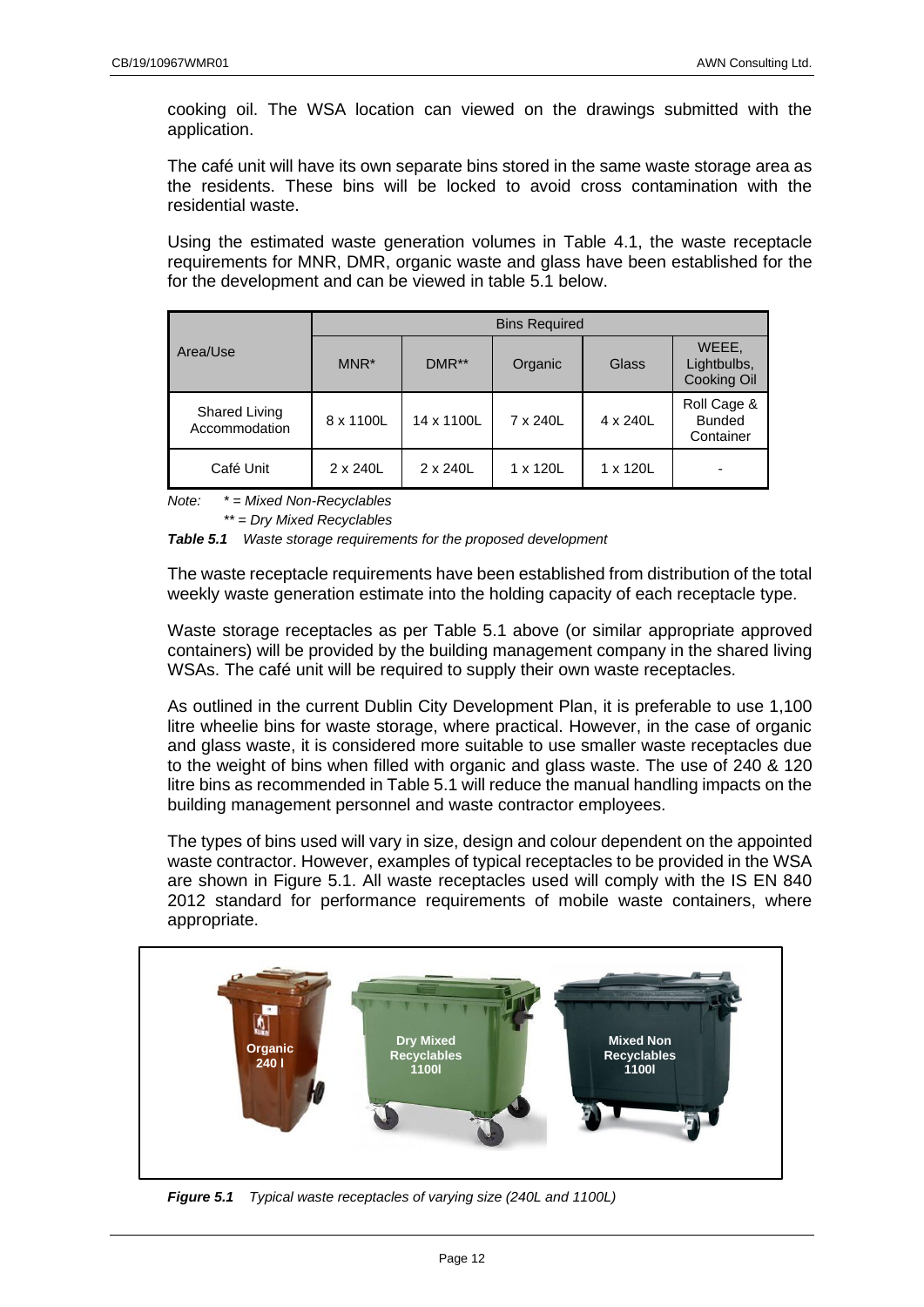# <span id="page-12-0"></span>**5.1 Waste Storage – Share Living Units**

Residents in the shared living accommodation will be required to segregate waste into the following main waste streams:

- DMR;
- MNR;
- Organic Waste; and
- Glass.

Segregated bins for DMR, MNR, organic waste and glass will be provided within the kitchens/dining areas of the shared living units by the building management company. Additional bins for segregation of DMR and MNR will also be provided in the common areas, where appropriate. Resident's bedrooms will have bins for DMR, MNR and organic waste segregation. Residents will be required to segregate their waste as above into the provided receptacles in accordance with the terms of the letting agreements of the Operator.

No food macerators will be installed within any area of the shared living accommodation building.

All bins/containers will be clearly labelled, and colour coded to avoid cross contamination of the different waste streams. Signage will be posted on or above the bins to show which wastes can be put in each bin.

As required, the residents will bring waste from their bedrooms as required to the Area Waste Stations (AWSs) located on each floor. Cleaning staff will also empty the bins in the residents bedrooms on a fortnightly basis. More frequent room servicing can be arranged with building management. If residents need to access the WSA, Residents on the floors above ground level will use the lifts or stairs of their building to bring waste to the ground floor and over to the WSA. Residents will be provided with access fobs/key/code by the Operator to access the WSA, however the majority of waste can be taken to the nearest AWS for disposal. Building cleaning staff will bring waste from the AWSs and common areas to the WSA as required.

Segregated waste bins (as per Table 5.1) will be provided by the building management company in the WSA. Bins will be labelled, and colour coded to minimise cross contamination.

Suitable storage containers will be provided in the Communal WSA to store WEEE, light bulbs and waste cooking oil, until collection is arranged by building management.

Other waste materials such as batteries, printer toner/cartridges and textiles may be generated infrequently in the shared living accommodation areas. Residents will be required to identify suitable temporary storage areas for these waste items within their units and dispose of them appropriately. Further details on how these waste types will be managed can be found in Section 5.4.

#### <span id="page-12-1"></span>5.1.1 Kitchen/Living/Dining and Common Areas

Shared kitchen/ dining areas will be located on each floor, other common areas will be spread out throughout the development.

#### Kitchen/Living/Dining Areas

The kitchen/living/dining areas will generate a significant volume of waste on a daily basis and, as such, it is important that adequate provision is made for the storage and daily transfer of wastes.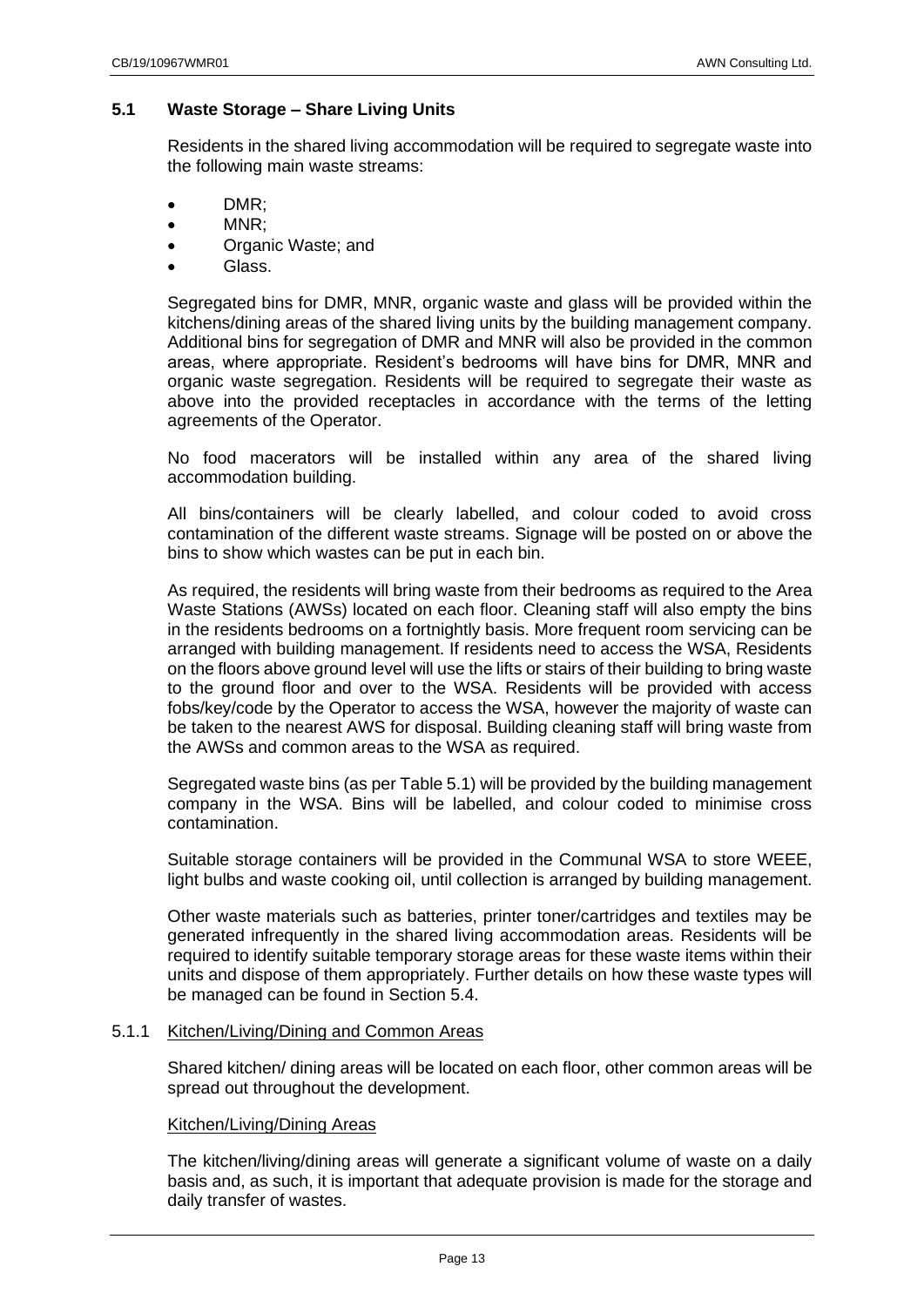AWS will be required to be provided in the kitchen/dining areas to facilitate segregation at source of waste. The AWS should include a bin for organic (food), DMR, MNR and glass. Alternatively, another larger bin will be provided in the WSA for larger glass collections.

Segregated waste from residents' bedrooms should be bought to the nearest AWS for disposal by residents. It is envisaged that residents will not generally need to access the WSA on ground floor level. However, access to the WSA will be provided to residents so they can dispose of WEEE, light bulbs and waste cooking oil.

An option for the types of bins that could be provided are illustrated in Figure 5.2 below.



**Figure 5.2** An Indicative Area Waste Station (AWS) unit

# Common Areas

AWSs will be strategically located in the common areas for residents/visitors to dispose of waste. The common area AWSs will be strategically located throughout the development where required and should contain bins for DMR and MNR.

Building cleaning staff will empty the AWS bins each day (or more frequently as required) and will bring the bin bags using trolleys, via the lifts to the dedicated Waste Storage Area(s) (WSA) at ground level.

All bins/containers should be clearly labelled, and colour coded to avoid cross contamination of the different waste streams. Signage should be posted above or on the bins to show exactly which wastes can be put in each.

It is currently proposed that DMR, MNR, Organic waste and glass will be collected on a weekly basis. Other waste types (e.g. WEEE, batteries etc.) will be collected less frequently, as required.

Other waste materials such as batteries and WEEE, batteries and lightbulbs will be generated less frequently. Space has been allowed for in the WSA for containers and cages for storage of these waste types as required.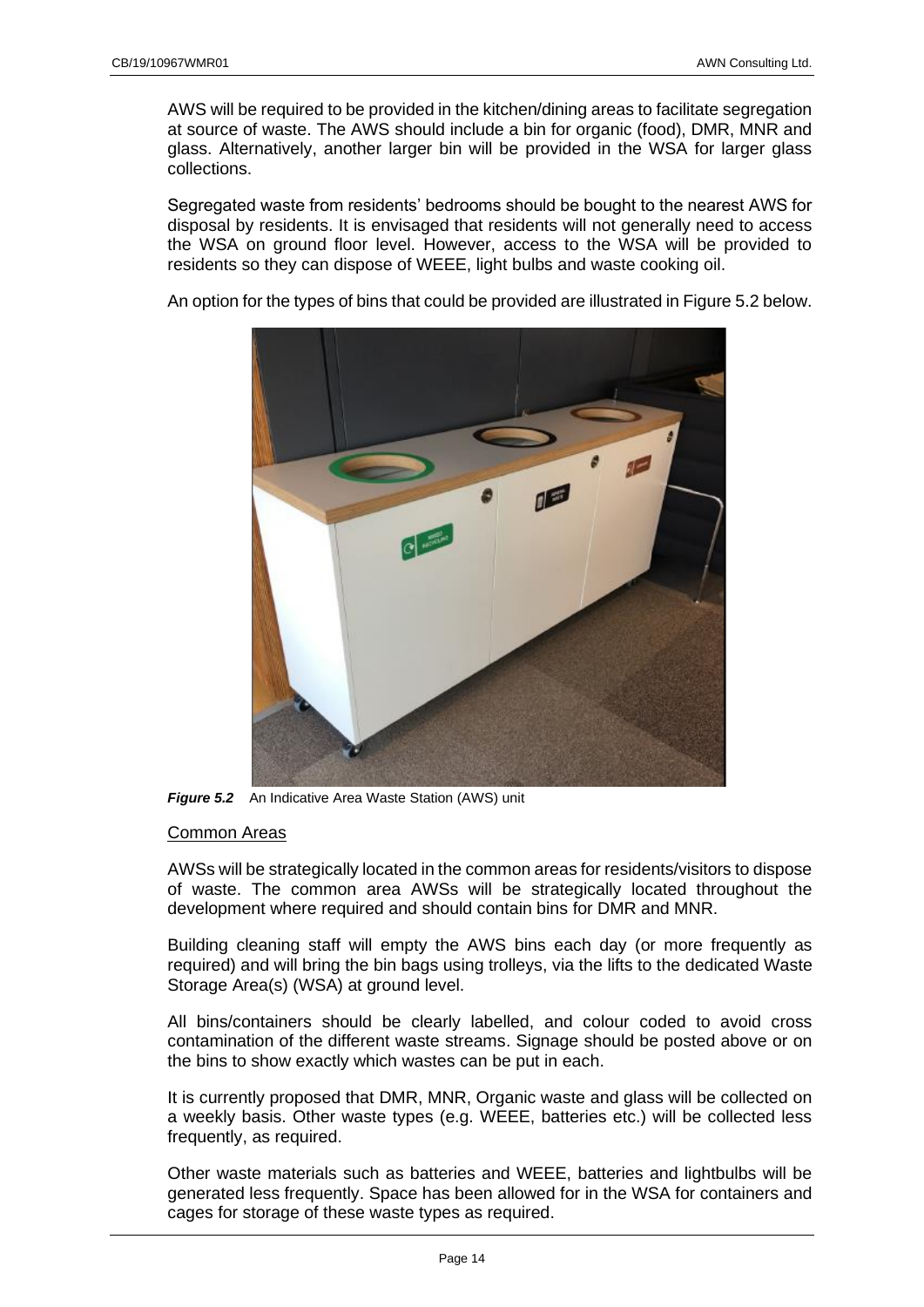# **5.2 Waste Storage – Café Unit**

The commercial tenant will be required to segregate waste within their own unit into the following main waste types:

- DMR;
- MNR;
- Organic waste; and
- Glass.

The commercial tenant will have their bins located in the building WSA. However, their bins will be locked to prevent cross contamination with residential waste.

Suppliers for the tenant should be requested by the tenants to make deliveries in reusable containers, minimise packaging or to remove any packaging after delivery where possible, to reduce waste generated by the development.

All bins/containers in the tenants areas will be clearly labelled and colour coded to avoid cross contamination of the different waste streams. Signage will be posted above or on the bins to show exactly which wastes can be put in each.

Using the receptacles outlined in Table 5.1, it is anticipated that DMR, MNR, organic waste and glass will be collected on a weekly basis.

Other waste materials such as textiles, batteries, printer toner/cartridges and WEEE may be generated infrequently by the tenants. Tenants will be required to identify suitable temporary storage areas for these waste items within their own units and dispose of them appropriately. Further details on additional waste types can be found in Section 5.4

#### <span id="page-14-0"></span>**5.3 Waste Collection**

There are numerous private contractors that provide household and commercial waste collection in the Dublin City area. All waste contractors servicing the proposed development must hold a valid waste collection permit for the specific waste types collected. All waste collected must be transported to registered, permitted and/or licensed facilities only.

Waste collection will occur on John Street South and Summer Street South for all of the developments waste receptacles. The proposed facilities management or waste management company (depending on the agreement) will be responsible for conveying waste receptacles from the shared living and café WSA to the curtilage for collection.

Other waste types (e.g. batteries, WEEE, waste cooking oil etc.) are discussed in Section 5.4.

It is recommended that waste collection times/days are staggered for the different waste types to reduce the number of bins required to be presented for collection/emptying at the collection point on John Street South and Summer Street South at any one time.

All waste receptacles presented for collection will be clearly identified as required by waste legislation and the requirements of the DCC Waste Bye-Laws. Also, waste will be presented for collection in a manner that will not endanger health, create a risk to traffic, harm the environment or create a nuisance through odours or litter.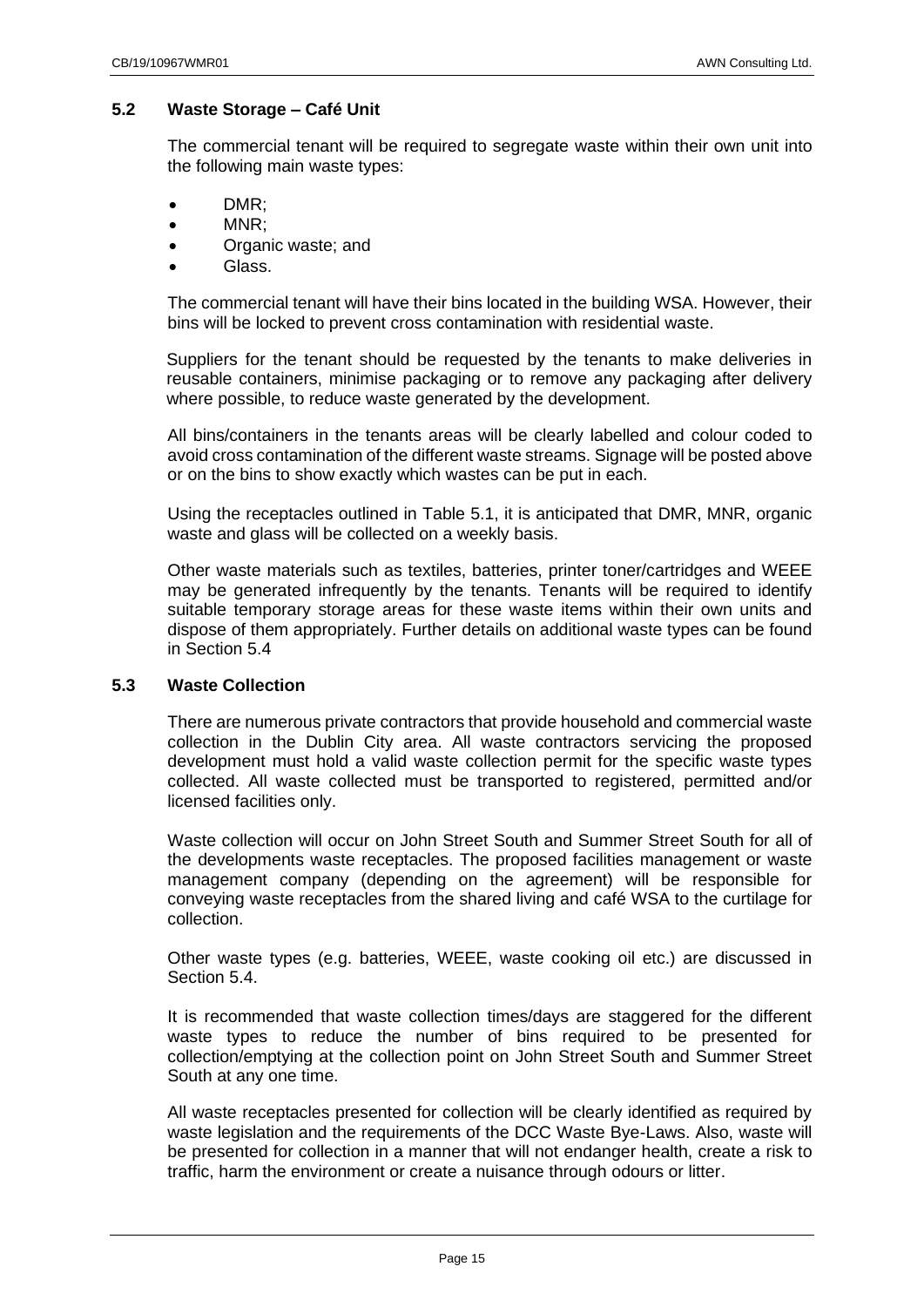#### <span id="page-15-0"></span>**5.4 Additional Waste Materials**

In addition to the typical waste materials that are generated on a daily basis, there will be some additional waste types generated from time to time that will need to be managed separately. A non-exhaustive list is presented below.

#### Green waste

Green waste may be generated from gardens, external landscaping and internal plants/flowers. Green waste generated from landscaping of external areas will be removed by external landscape contractors. Green waste generated from gardens internal plants/flowers can be placed in the organic waste bins.

#### **Batteries**

A take-back service for waste batteries and accumulators (e.g. rechargeable batteries) is in place in order to comply with the Waste Management Batteries and Accumulators Regulations 2014 as amended. In accordance with these regulations consumers are able to bring their waste batteries to their local civic amenity centre or can return them free of charge to retailers which supply the equivalent type of battery, regardless of whether or not the batteries were purchased at the retail outlet and regardless of whether or not the person depositing the waste battery purchases any product or products from the retail outlet.

The commercial tenants cannot use the civic amenity centre. They must segregate their waste batteries and either avail of the take-back service provided by retailers or arrange for recycling/recovery of their waste batteries by a suiltably permited/licenced contractor. Facilties management may arrange collection depending on the agreement.

#### Waste Electrical and Electronic Equipment (WEEE)

The *WEEE Directive 2002/96/EC* and associated Waste Management (WEEE) Regulations have been enacted to ensure a high level of recycling of electronic and electrical equipment. In accordance with the regulations, consumers can bring their waste electrical and electronic equipment to their local recycling centre. In addition consumers can bring back WEEE within 15 days to retailers when they purchase new equipment on a like for like basis. Retailers are also obliged to collect WEEE within 15 days of delivery of a new item, provided the item is disconnected from all mains, does not pose a health and safety risk and is readily available for collection.

As noted above, the commercial tenants cannot use the civic amenity centre. They must segregate their WEEE and either avail of the take-back/collection service provided by retailers or arrange for recycling/recovery of their WEEE by a suiltably permited/licenced contractor. Facilties management may arrange collection depending on the agreement.

#### Printer Cartridge/Toners

It is recommended that a printer cartridge/toner bin is provided in the commercial units, where appropriate. The commercial tenants tenants will be required to store this waste within their unit and arrange for return to retailers or collection by an authorised waste contractor, as required.

Waste printer cartridge/toners generated by residents can usually be returned to the supplier free of charge or can be brought to a civic amenity centre.

#### Chemicals (solvents, paints, adhesives, resins, detergents etc)

Chemicals (such as solvents, paints etc) are largely generated from building maintenance works. Such works are usually completed by external contractors who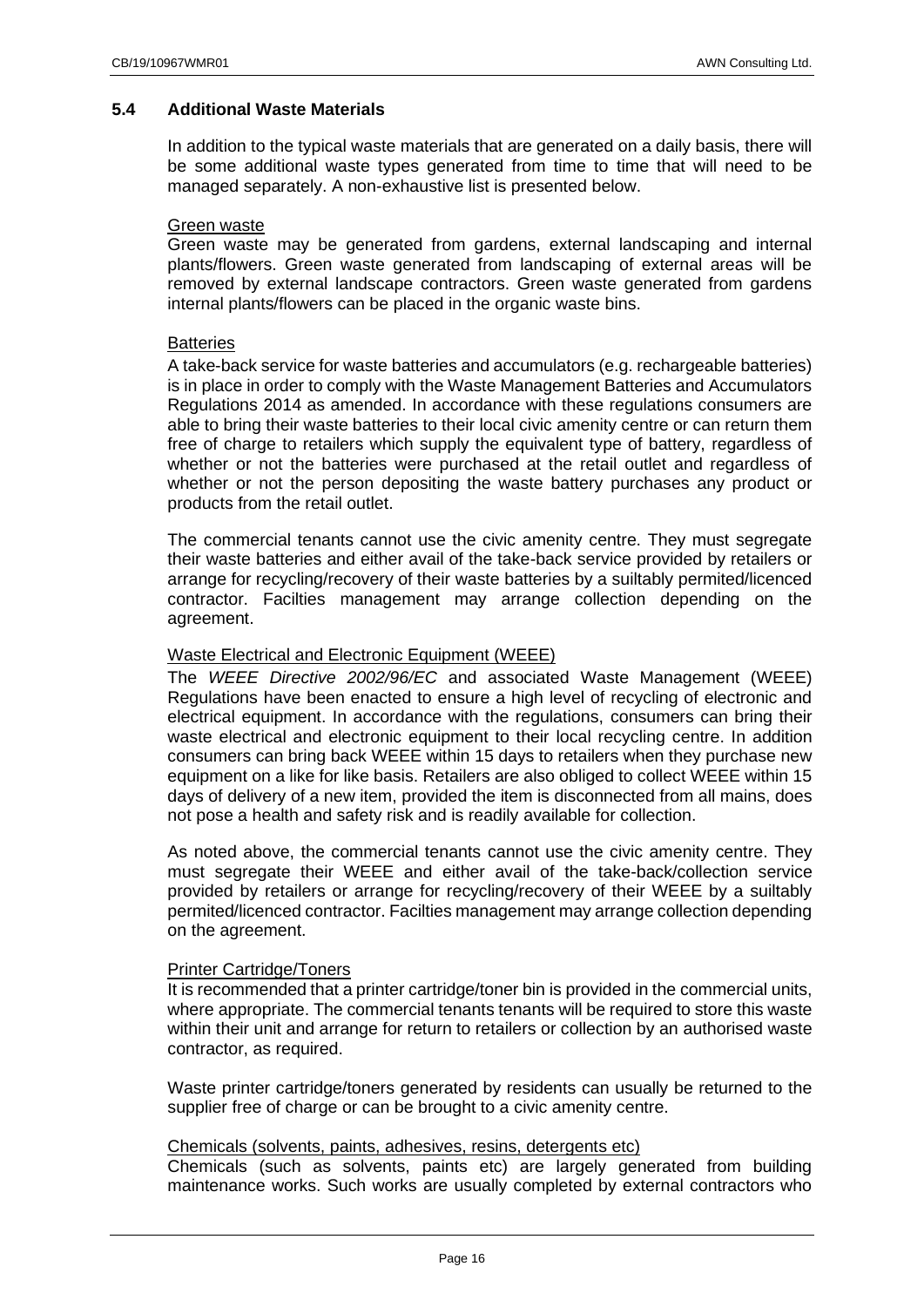are responsible for the off-site removal and appropriate recovery/recycling/disposal of any waste materials generated.

Any waste cleaning products or waste packaging from cleaning products generated in the commercial units that is classed as hazardous (if they arise) will be appropriately stored within the tenants own space. Facilties management may arrange collection depending on the agreement.

Any waste cleaning products or waste packaging from cleaning products that are classed as hazardous (if they arise) generated by the residents should be brought to a civic amenity centre.

#### Light Bulbs (Fluorescent Tubes, Long Life, LED and Lilament bulbs)

Waste light bulbs may be generated by lighting in the commercial tenants units. It is anticipated that commercial tenants will be responsible for the off-site removal and appropriate recovery/disposal of these wastes. Facilties management may arrange collection depending on the agreement.

Light bulbs generated by residents should be taken to the nearest civic amenity centre for appropriate storage and recovery/disposal.

#### **Textiles**

Where possible, waste textiles should be recycled or donated to a charity organisation for reuse.

#### Waste Cooking Oil

If the commercial tenants use cooking oil, waste cooking oil will need to be stored within the unit on a bunded area or spill pallet and regular collections by a dedicated waste contractor will need to be organised as required.

If the residents generate waste cooking oil, this can be brought to a civic amenity centre.

#### Furniture (and other bulky wastes)

Furniture and other bulky waste items (such as carpet etc.) may occasionally be generated by the commercial tenants. The collection of bulky waste will be arranged as required by the tenant. If residents wish to dispose of furniture, this can be brought a civic amenity centre.

#### Abandoned Bicycles

Bicycle parking areas are planned for the development. As happens in other developments, residents and tenants sometimes abandon faulty or unused bicycles and it can be difficult to determine their ownership. Abandoned bicycles should be donated to charity if they arise.

## <span id="page-16-0"></span>**5.5 Waste Storage Area Design**

The WSA should be designed and fitted-out to meet the requirements of relevant design standards, including:

- Be fitted with a non-slip floor surface;
- Provide ventilation to reduce the potential for generation of odours with a recommended 6-10 air changes per hour for a mechanical system for internal WSAs;
- Provide suitable lighting a minimum Lux rating of 220 is recommended;
- Be easily accessible for people with limited mobility;
- Be restricted to access by nominated personnel only;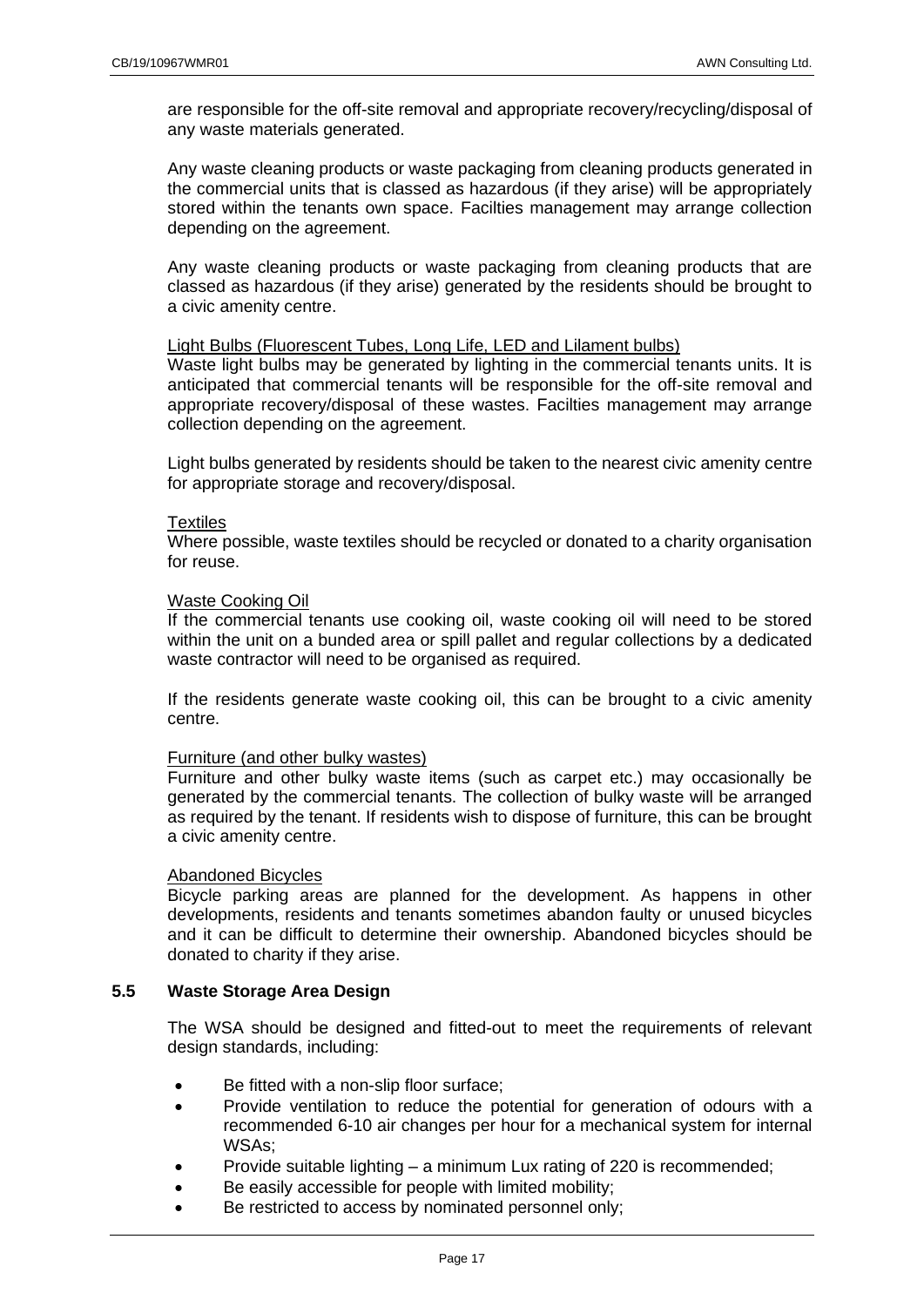- Be supplied with hot or cold water for disinfection and washing of bins;
- Be fitted with suitable power supply for power washers;
- Have a sloped floor to a central foul drain for bins washing run-off;
- Have appropriate signage placed above and on bins indicating correct use;
- Have access for potential control of vermin, if required; and
- Be fitted with CCTV for monitoring.

The facilities company(s) will be required to maintain the waste storage areas in good condition as required by the DCC Waste Bye-Laws.

## <span id="page-17-0"></span>**6.0 CONCLUSIONS**

In summary, this OWMP presents a waste strategy that addresses all legal requirements, waste policies and best practice guidelines and demonstrates that the required storage areas have been incorporated into the design of the development.

Implementation of this OWMP will ensure a high level of recycling, reuse and recovery at the development. All recyclable materials will be segregated at source to reduce waste contractor costs and ensure maximum diversion of materials from landfill, thus achieving the targets set out in the *EMR Waste Management Plan 2015 – 2021*.

Adherence to this plan will also ensure that waste management at the development is carried out in accordance with the requirements of the *DCC Waste Bye-Laws.*

The waste strategy presented in this document will provide sufficient storage capacity for the estimated quantity of segregated waste. The designated area for waste storage will provide sufficient room for the required receptacles in accordance with the details of this strategy.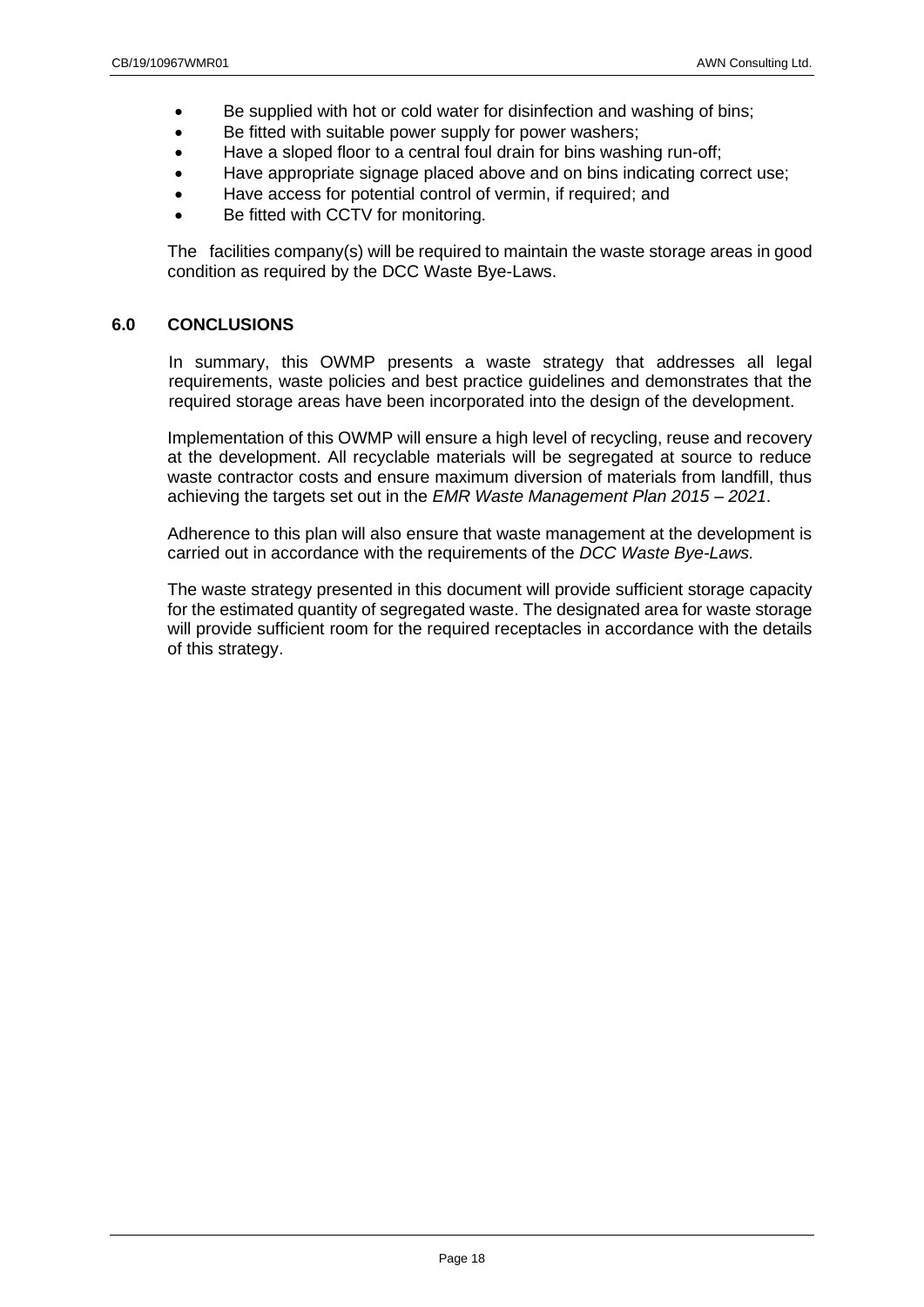# <span id="page-18-0"></span>**7.0 REFERENCES**

- 1. Waste Management Act 1996 (S.I. No. 10 of 1996) as amended 2001 (S.I. No. 36 of 2001), 2003 (S.I. No. 27 of 2003) and 2011 (S.I. No. 20 of 2011). Sub-ordinate and associated legislation includes:
	- o European Communities (Waste Directive) Regulations 2011 (S.I. No. 126 of 2011) as amended
	- o Waste Management (Collection Permit) Regulations 2007 (S.I. No. 820 of 2007) as amended
	- o Waste Management (Facility Permit and Registration) Regulations 2007 (S.I No. 821 of 2007) as amended
	- o Waste Management (Licensing) Regulations 2000 (S.I No. 185 of 2000) as amended
	- o European Union (Packaging) Regulations 2014 (S.I. No. 282 of 2014)
	- o Waste Management (Planning) Regulations 1997 (S.I. No. 137 of 1997)
	- o Waste Management (Landfill Levy) Regulations 2015 (S.I. No. 189 of 2015)
	- o European Communities (Waste Electrical and Electronic Equipment) Regulations 2014 (S.I. No. 149 of 2014)
	- o Waste Management (Batteries and Accumulators) Regulations 2014 (S.I. No. 283 of 2014) as amended
	- o Waste Management (Food Waste) Regulations 2009 (S.I. No. 508 of 2009) as amended 2015 (S.I. No. 190 of 2015)
	- o European Union (Household Food Waste and Bio-waste) Regulations 2015 (S.I. No. 430 of 2015)
	- o Waste Management (Hazardous Waste) Regulations 1998 (S.I. No. 163 of 1998) as amended 2000 (S.I. No. 73 of 2000)
	- o Waste Management (Shipments of Waste) Regulations 2007 (S.I. No. 419 of 2007) as amended
	- o European Communities (Transfrontier Shipment of Waste) Regulations 1994 (SI 121 of 1994)
	- o European Union (Properties of Waste which Render it Hazardous) Regulations 2015 (S.I. No. 233 of 2015) as amended;
- 2. Environmental Protection Act 1992 (Act No. 7 of 1992) as amended;
- 3. Litter Pollution Act 1997 (Act No. 12 of 1997) as amended;
- 4. Eastern-Midlands Waste Region, *Eastern-Midlands Region (EMR) Waste Management Plan 2015 – 2021* (2015)
- 5. Dublin City Council DCC Draft *Dublin City Council (Storage, Presentation and Segregation of Household and Commercial Waste) Bye-Laws (2018*)
- 6. Department of Environment and Local Government (DoELG) *Waste Management – Changing Our Ways, A Policy Statement* (1998)
- 7. Department of Environment, Heritage and Local Government (DoEHLG) *Preventing and Recycling Waste - Delivering Change* (2002)
- 8. DoELG, *Making Ireland's Development Sustainable – Review, Assessment and Future Action (World Summit on Sustainable Development)* (2002)
- 9. DoEHLG, *Taking Stock and Moving Forward* (2004)
- 10. DoECLG, *A Resource Opportunity - Waste Management Policy in Ireland* (2012)
- 11. Environmental Protection Agency (EPA), *National Waste Database Reports 1998 – 2012*.
- 12. DCC*, Dublin City Development Plan 2016 – 2022* (2016)
- 13. Planning and Development Act 2000 (S.I. No. 30 of 2000) as amended 2010 (S.I. No. 30 of 2010) and 2015 (S.I. No. 310 of 2015).
- 14. European Waste Catalogue Council Decision 94/3/EC (as per Council Directive 75/442/EC).
- 15. Hazardous Waste List Council Decision 94/904/EC (as per Council Directive 91/689/EEC).
- 16. EPA, *European Waste Catalogue and Hazardous Waste List* (2002)